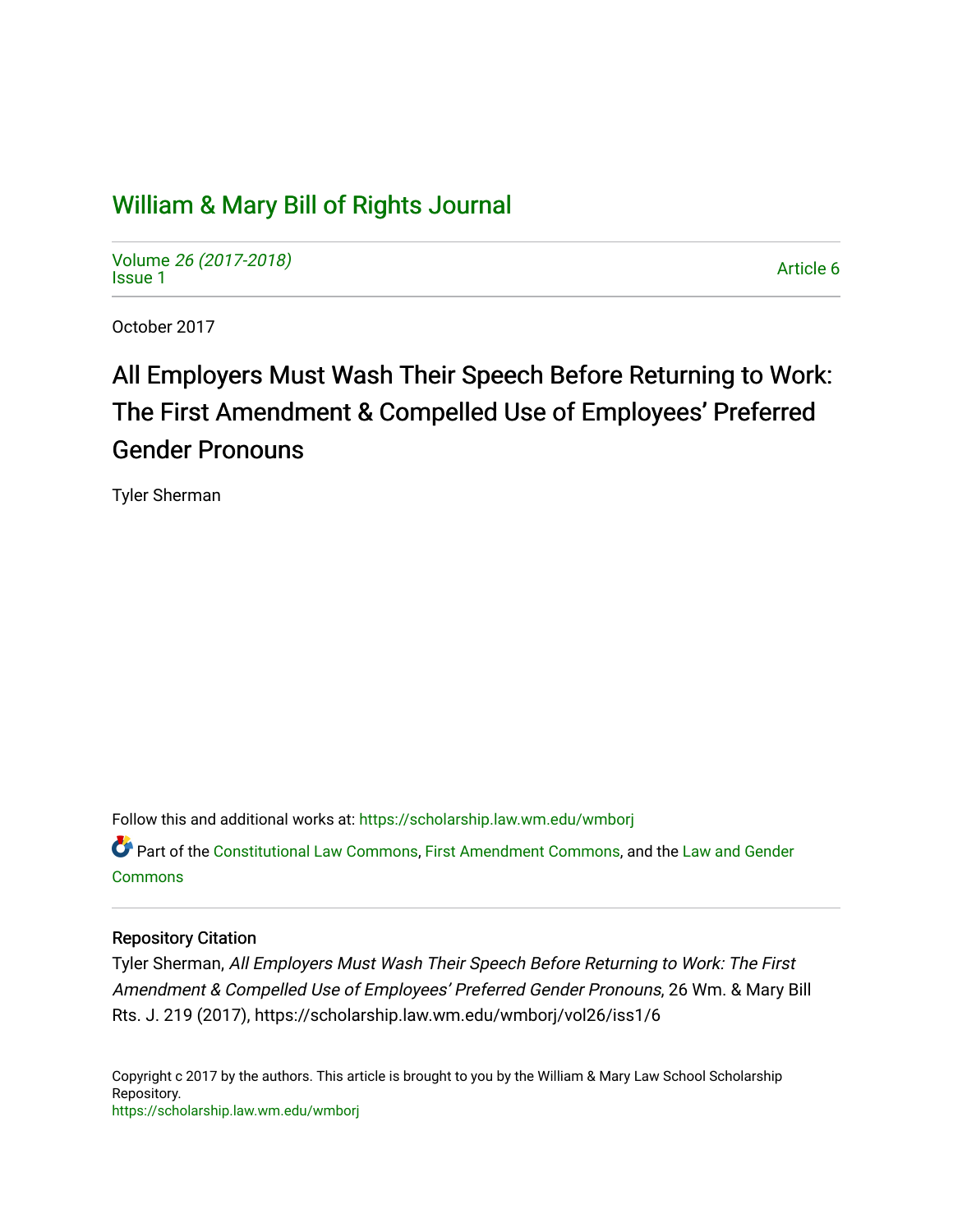## **ALL EMPLOYERS MUST WASH THEIR SPEECH BEFORE RETURNING TO WORK: THE FIRST AMENDMENT & COMPELLED USE OF EMPLOYEES' PREFERRED GENDER PRONOUNS**

## Tyler Sherman\*

#### **INTRODUCTION**

Under an ordinary gloss, it is easy to limit the First Amendment's Free Speech Clause to its black-letter text. Taken purely at face value, the Free Speech Clause only prohibits the government from making laws "abridging the freedom of speech."1 The text makes no other direct mention of speech rights, guarantees, or proscriptions.<sup>2</sup> However, the First Amendment has a history that is far from literal.<sup>3</sup> Indeed, the ink of the Bill of Rights had scarcely been dry for eight years when President John Adams signed the Alien and Sedition Acts of 1798 into law.<sup>4</sup> Accordingly, although the First Amendment is oft understood to merely protect the right to speak freely, it also protects complementary, if textually nonliteral, freedoms.<sup>5</sup> Equally important First Amendment freedoms include the freedom from being coerced to express the government's message and the freedom to not say anything at all.<sup>6</sup> This Note examines these implicit freedoms in the context of municipal "pronoun laws," specifically those of New York City and Washington, D.C., which require private

<sup>\*</sup> JD Candidate, William & Mary Law School, 2018; Executive Articles Editor, Volume 26. I must thank several people, the first being Kelsey Gill, for her thorough edits. I would be remiss if I did not recognize Professor Alison Tracy Hale, who taught me more about critical scholarship and analysis than I had learned in all the years prior to her instruction. I also thank Professor Timothy Zick for initially leading me to this subject. Too, I recognize Dean Robert Kaplan for his counsel throughout my legal education; a kinder person does not exist. I also thank Professor Allison Orr Larsen, because she is brilliant—not to mention, cool. And I thank my parents, who have contributed more to my academic success than they would ever admit.

<sup>&</sup>lt;sup>1</sup> U.S. CONST. amend. I.

<sup>2</sup> *Id.*

<sup>3</sup> Irene L. Kim, *Defending Freedom of Speech: The Unconstitutionality of Anti-Paparazzi Legislation*, 44 S.D. L. REV. 275, 279 (1999).

<sup>&</sup>lt;sup>4</sup> *Id.* (describing the constitutional crisis surrounding the Sedition Act in particular). The Sedition Act was clearly a law abridging the freedom of speech, outlawing all unlawful assembly, spoken discourse, and publication critical of the federal government. Mere criticism of the government became tantamount to treason. *Id.*

<sup>5</sup> Charlotte S. Alexander, *Workplace Information-Forcing: Constitutionality and Effectiveness*, 53 AM. BUS. L.J. 487, 498–99 (2016).

 $6$  *Id.* (describing additional speech rights extending from the First Amendment).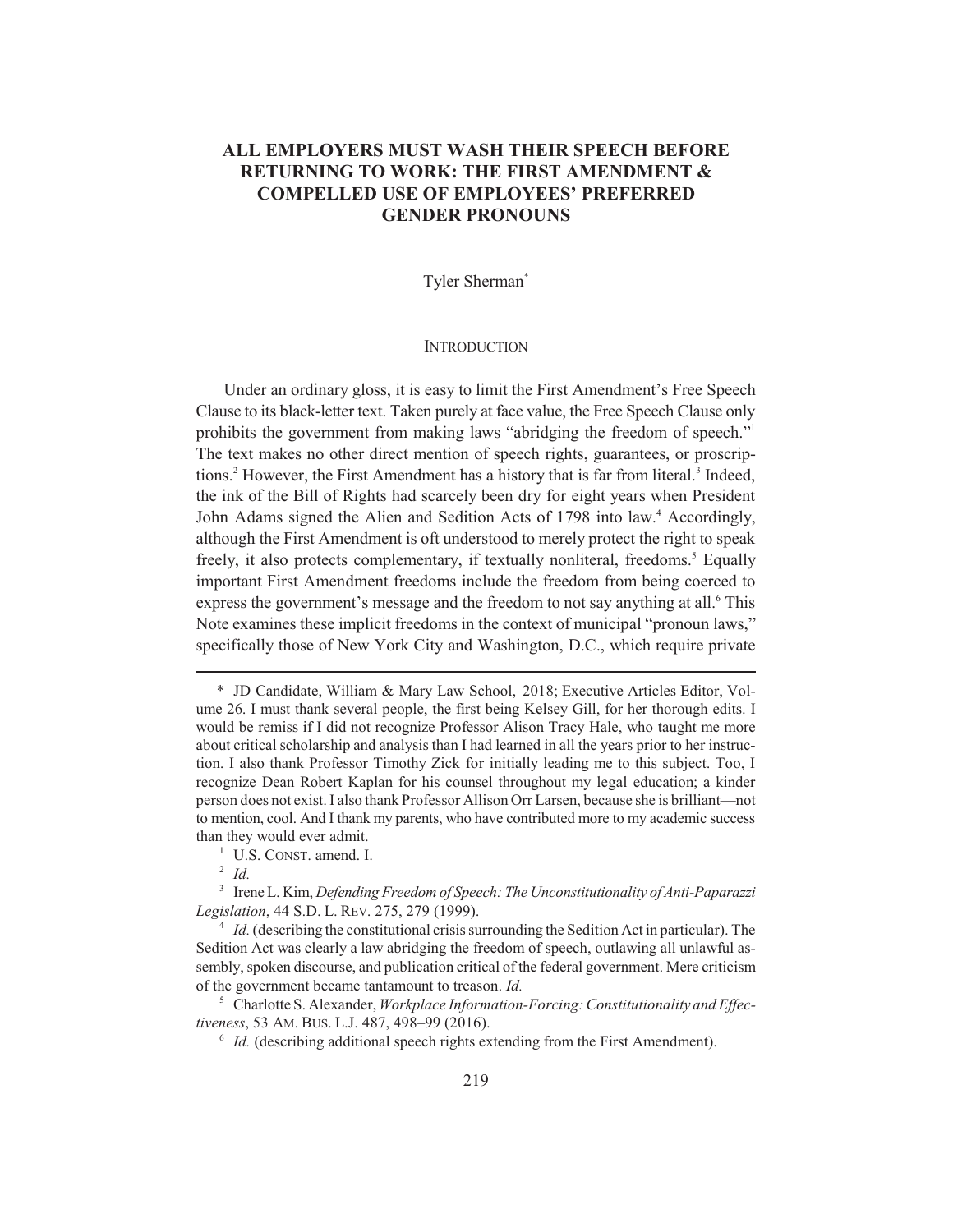employers to use the preferred gender pronouns of their employees.<sup>7</sup> Rather, because the First Amendment protects the right not to speak a message with which you disagree,<sup>8</sup> this Note focuses on the First Amendment implications of such pronoun laws, and whether they represent an unconstitutional instance of compelled speech.

Pronoun laws, as the term is used here, minimally affect the speech rights of the speaker. As the New York and Washington, D.C., laws indicate, they are primarily formulated as anti-discrimination statutes, meant to curb hostility and harassment in the workplace.9 The laws necessitate use of an employee's *preferred* pronoun, essentially coming into effect only when an employee establishes a preference.<sup>10</sup> Nonetheless, in requiring employers to use pronouns which they might otherwise be fundamentally opposed to using, the pronoun laws clearly compel some manner of expressive conduct. $11$ 

Given the current, vitriolic politicization of gender issues on the contemporary juridical battlefield—such as the political furor surrounding "bathroom bills" and policies that command that individuals must use restrooms in accordance with the gender they were assigned at birth<sup> $12$ </sup>—it would be little surprising if an employer covered by a pronoun law brought a First Amendment challenge against it. The question, though, is what would result? In answering that question, this Note suggests that the pronoun laws do not unconstitutionally compel speech.

<sup>9</sup> New York City's law, for example, is generally applicable to all employers and employees regardless of gender identity, and a simple mistaken use of a pronoun other than the employees' preferred pronoun does not constitute a violation of law. NYC COMM'N ON HUMAN RIGHTS, LEGAL ENFORCEMENT GUIDANCE ON DISCRIMINATION ON THE BASIS OF GENDER IDENTITY OR EXPRESSION: LOCAL LAW NO. 3 (2002); N.Y.C. ADMIN. CODE § 8- 102(23)(2016), *available at* https://www1.nyc.gov/assets/cchr/downloads/pdf/publications /GenderID\_InterpretiveGuide2015.pdf [https://perma.cc/5DAE-4UCF].

<sup>7</sup> *See* D.C. Mun. Regs. tit. 4, § 808.1 (2006); N.Y.C., N.Y., ADMIN. CODE § 8-101, -102(23) (2016).

<sup>8</sup> *See generally* W. Va. St. Bd. of Educ. v. Barnette, 319 U.S. 624 (1943) (holding that a state law that required school children to say the Pledge of Allegiance violated the First Amendment).

<sup>10</sup> *See id.* at 4.

<sup>11</sup> *Id.*

<sup>&</sup>lt;sup>12</sup> For examples of political and legal controversies stirred by policies restricting bathroom use along male/female gender lines, see Robert Barnes & Moriah Balingit, *Supreme Court Takes Up School Bathroom Rules for Transgender Students*, WASH. POST (Oct. 28, 2016), https://www.washingtonpost.com/politics/courts\_law/supreme-court-takes-up-school -bathroom-rules-for-transgender-students/2016/10/28/0eece4ea-917f-11e6-a6a3-d50 061aa9fae\_story.html?utm\_term=.b9cc087ba25e [https://perma.cc/WDT6-TU42]; Michael Gordon et al., *Understanding HB2: North Carolina's Newest Law Solidifies State's Role in Defining Discrimination*, CHARLOTTE OBSERVER (Mar. 26, 2016, 11:00 AM), http://www .charlotteobserver.com/news/politics-government/article68401147.html [https://perma.cc /YF5M-6DHC]; *G.G. v. Gloucester County School Board*, AM. CIV. LIBERTIES UNION, https://www.aclu.org/cases/gg-v-gloucester-county-school-board [https://perma.cc/N763 -4KYZ] (last visited Oct. 13, 2017).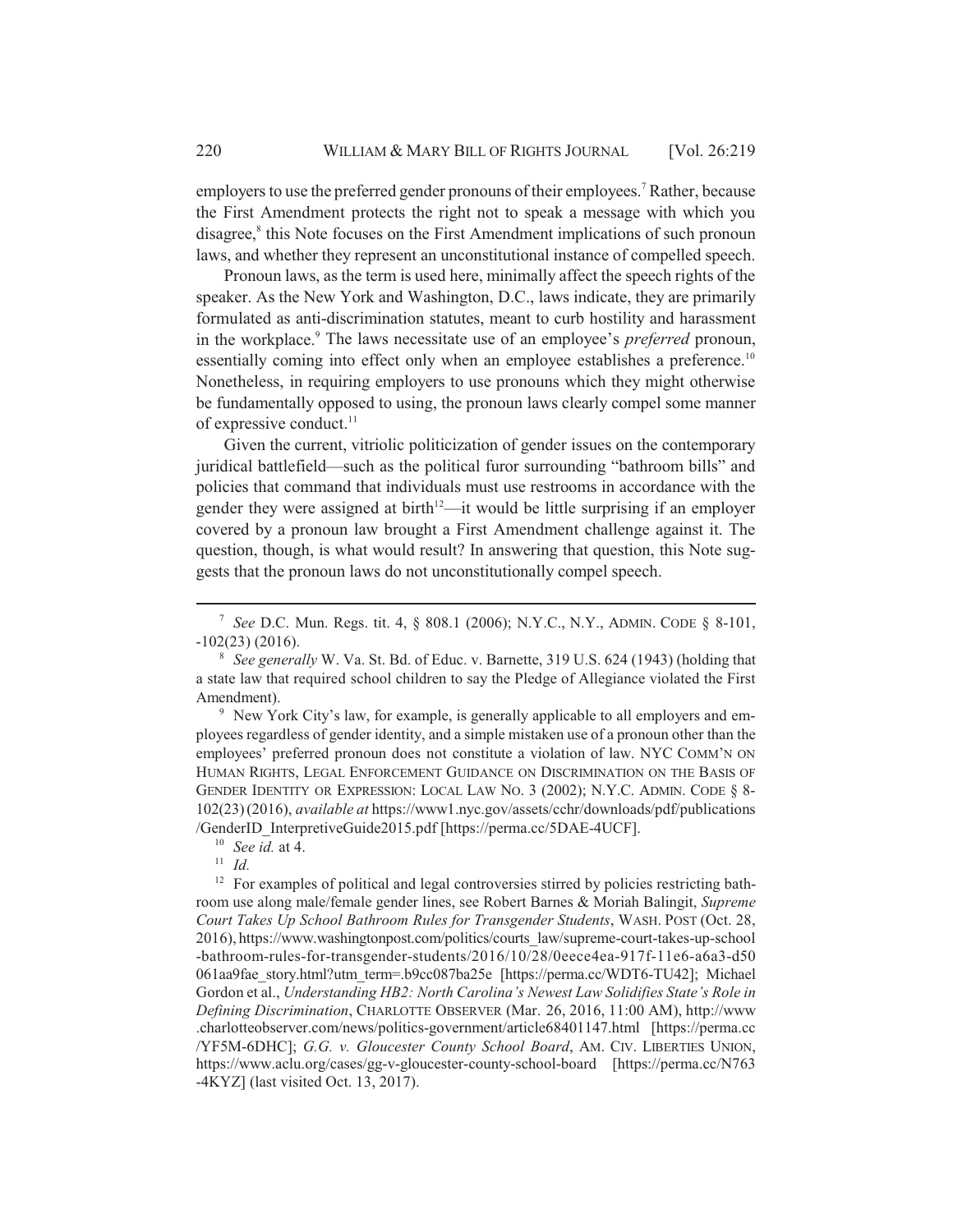#### 2017] COMPELLED USE OF EMPLOYEES' PREFERRED GENDER PRONOUNS 221

Although a red-letter day arrived with the United States Supreme Court's landmark decision in *West Virginia State Board of Education v. Barnette*, 13 which ultimately ruled unconstitutional the government's ability to compel individuals to express support for a government-mandated message, $14$  the government may still constitutionally compel speech,<sup>15</sup> or the accommodation of others' speech,<sup>16</sup> and expression in a motley assortment of ways.<sup>17</sup> Some are quite significant. For instance, the federal government's ability to compel law schools to permit military recruiters access to campus equal to that of nonmilitary recruiters, lest the school lose federal funding;<sup>18</sup> or, the ability of state governments to compel physicians, twenty-four hours before performing an abortion, to inform the mother about the nature of the procedure, the health risks of both childbirth and abortion, as well as the likely gestational age of the unborn child.19 Others are important, but inoffensive to our understanding of First Amendment values; for example, requirements that new cars' showroom stickers display safety information,<sup>20</sup> or that food packages display nutritional content.<sup>21</sup>

To be sure, as *Barnette* and its progeny recognize, the First Amendment right *not* to speak is equal to the protection of speech in the affirmative sense.<sup>22</sup> The right to refrain from expressing a message with which one disagrees strikes down to the core of our nation's constitutional and republican ethics.<sup>23</sup> And though few cases are as extreme as *Barnette*, where the state of West Virginia compelled students to recite the Pledge of Allegiance in order to foster American values, $^{24}$  compelled speech ultimately implicates the extent and substance of government power.<sup>25</sup> Compelled speech thus brings the same concerns as government circumscription of affirmative expression.

In light of the concerns surrounding compelled speech, this Note outlines the various considerations that courts have taken into account when upholding instances of compelled speech or accommodation of another's speech.<sup>26</sup> For example, whether

<sup>20</sup> Keighley, *supra* note 17, at 541.

<sup>21</sup> *Id.*

<sup>23</sup> *Id.*

<sup>&</sup>lt;sup>13</sup> 319 U.S. 624 (1943).

<sup>&</sup>lt;sup>14</sup> *Id.* Specifically, the Court ruled unconstitutional the government's ability to force students to salute the flag and recite the Pledge of Allegiance. *Id.* Such, wrote the Court, unjustly invaded "freedom of mind." *Id.* at 637.

<sup>&</sup>lt;sup>15</sup> *See generally* Rumsfeld v. Forum for Acad. & Institutional Rights, Inc., 547 U.S. 47 (2006).

<sup>&</sup>lt;sup>16</sup> *See generally* Planned Parenthood of Se. Pa. v. Casey, 505 U.S. 833 (1992).

<sup>17</sup> Jennifer M. Keighley, *Can You Handle the Truth? Compelled Commercial Speech and the First Amendment*, 15 U. PA. J. CONST. L. 539, 541 (2012).

<sup>18</sup> *Rumsfeld*, 547 U.S. 47.

<sup>19</sup> *Casey*, 505 U.S. at 881–87.

<sup>22</sup> *See, e.g.*, Wooley v. Maynard, 430 U.S. 705, 714 (1977).

<sup>24</sup> W. Va. St. Bd. of Educ. v. Barnette, 319 U.S. 624, 642 (1943).

<sup>25</sup> *See generally id.*

<sup>26</sup> Courts have looked, with varying degrees of skepticism, at whether *actual* speech or expression is required or, for instance, whether speakers are forced to "alter [their] own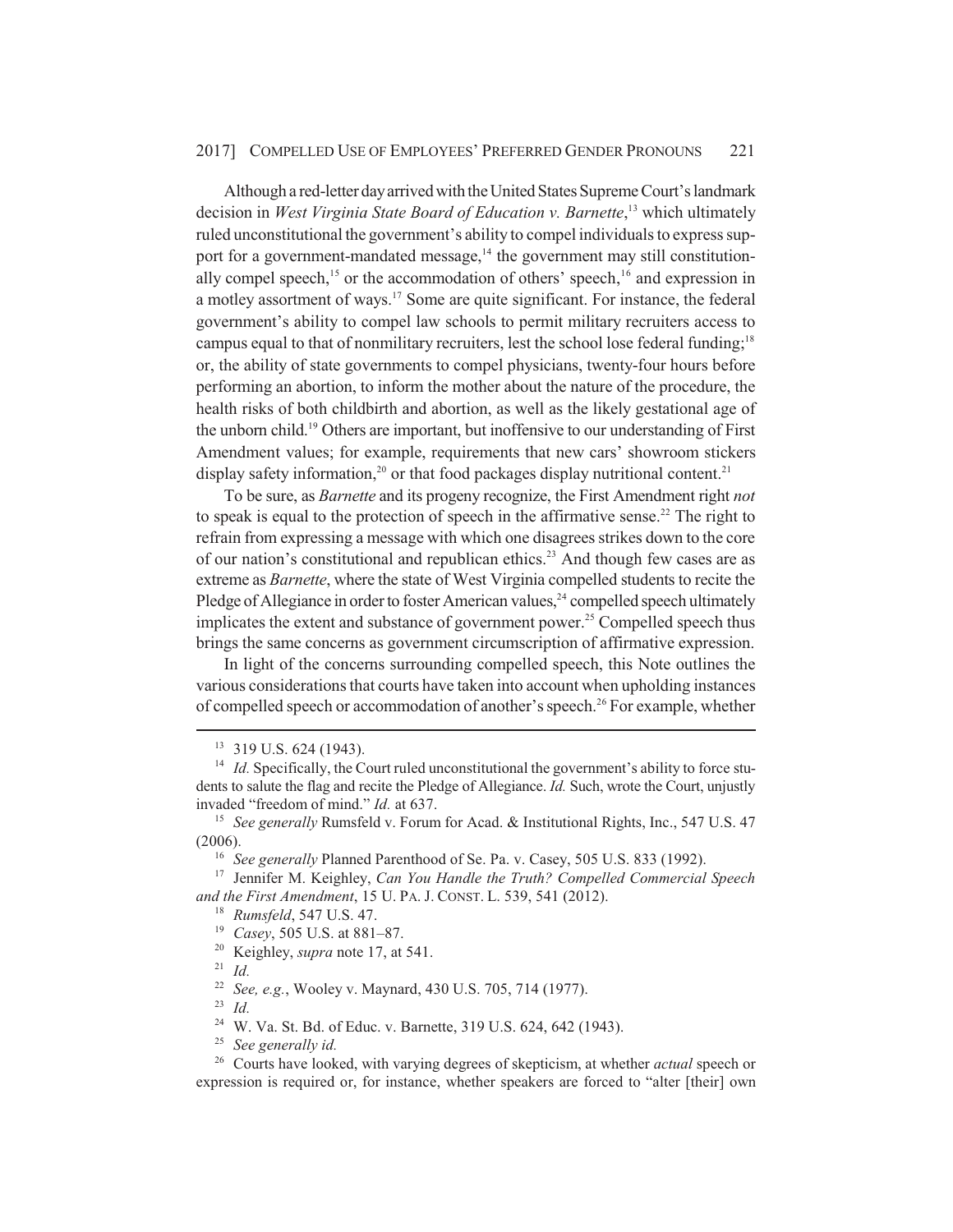the government itself has compelled a specific message, $2<sup>7</sup>$  or whether speakers have a reasonable opportunity to disassociate from the compelled message, signifying they disagree with it.<sup>28</sup> For those considerations and others explored in this Note, pronoun laws do not violate the First Amendment.

Part I of this Note briefly outlines the New York City and Washington, D.C., pronoun laws, describing their implementation, contents, and the penalties for violating them. Part II places compelled speech in context, outlining the history of seminal compelled speech cases. It also describes the principal legal foundations that support the U.S. Supreme Court's "freedom of mind" notion as the ultimate standard against compelled speech.

Because no case has expressly litigated the compelled use of gender pronouns, Part III explores how lower courts have examined similar anti-discrimination laws in compelled speech cases, and how they have applied the U.S. Supreme Court's compelled speech precedent. Part III uses lower courts' application of the compelled speech doctrine to argue that pronoun laws are not unconstitutional because they ultimately do not prevent the speaker from expressing her own message. Part IV very briefly forwards an alternative argument. Even if courts cannot uphold the pronoun laws under the compelled speech doctrine, the laws can be upheld as general anti-discrimination laws given a "listener's" interest in dignity and freedom from harassment.

#### I. THE LAWS IN QUESTION

Over the past decade, public entities like major municipalities, school districts, and public universities across the United States have codified statutes, adopted resolutions, or issued guidelines that mandate employers, teachers, and other officials use, or at least respect, the preferred gender pronouns (essentially, linguistic parts of speech used to identify individuals) of employees, students, and others.<sup>29</sup> In 2006, the nation's capital became one of the first localities to do so,<sup>30</sup> explicitly mandating that employers use employees' preferred gender pronouns.<sup>31</sup> Indeed, Washington, D.C., amended its municipal regulations to make "[d]eliberately misusing an individual's preferred name, form of address or gender-related pronoun" unlawful.<sup>32</sup>

message." Cressman v. Thompson, 798 F.3d 938, 964 (10th Cir. 2015) (quoting Pac. Gas & Elec. Co. v. Pub. Utils. Comm'n of Cal., 475 U.S. 1, 16 (1986)).

<sup>27</sup> *See, e.g.*, Elane Photography, LLC v. Willock, 309 P.3d 53, 64 (N.M. 2013), *cert. denied*, 134 S. Ct. 1787 (Apr. 7, 2014).

<sup>28</sup> *See, e.g.*, Rumsfeld v. Forum for Acad. & Institutional Rights, Inc., 547 U.S. 47, 65 (2006).

<sup>29</sup> *See, e.g.*, School District of Philadelphia, Policy No. 252: Transgender and Gender Non-Conforming Students (2016), https://www.philasd.org/src/wp-content/uploads/sites/80 /2017/06/252.pdf [https://perma.cc/9LHF-QTWM]; *see also* OHIO UNIVERSITY,UNIVERSITY POLICY 12.021:STUDENT NAMES (2015), https://www.ohio.edu/policy/12-021.html [https:// perma.cc/MA29-9EZE].

<sup>30</sup> 53 D.C. Reg. 8751, 8755 (Oct. 27, 2006).

<sup>31</sup> *Id.*

<sup>&</sup>lt;sup>32</sup> D.C. Mun. Regs. tit. 4,  $\S 808.2$  (2006). The Washington, D.C., Commission on Human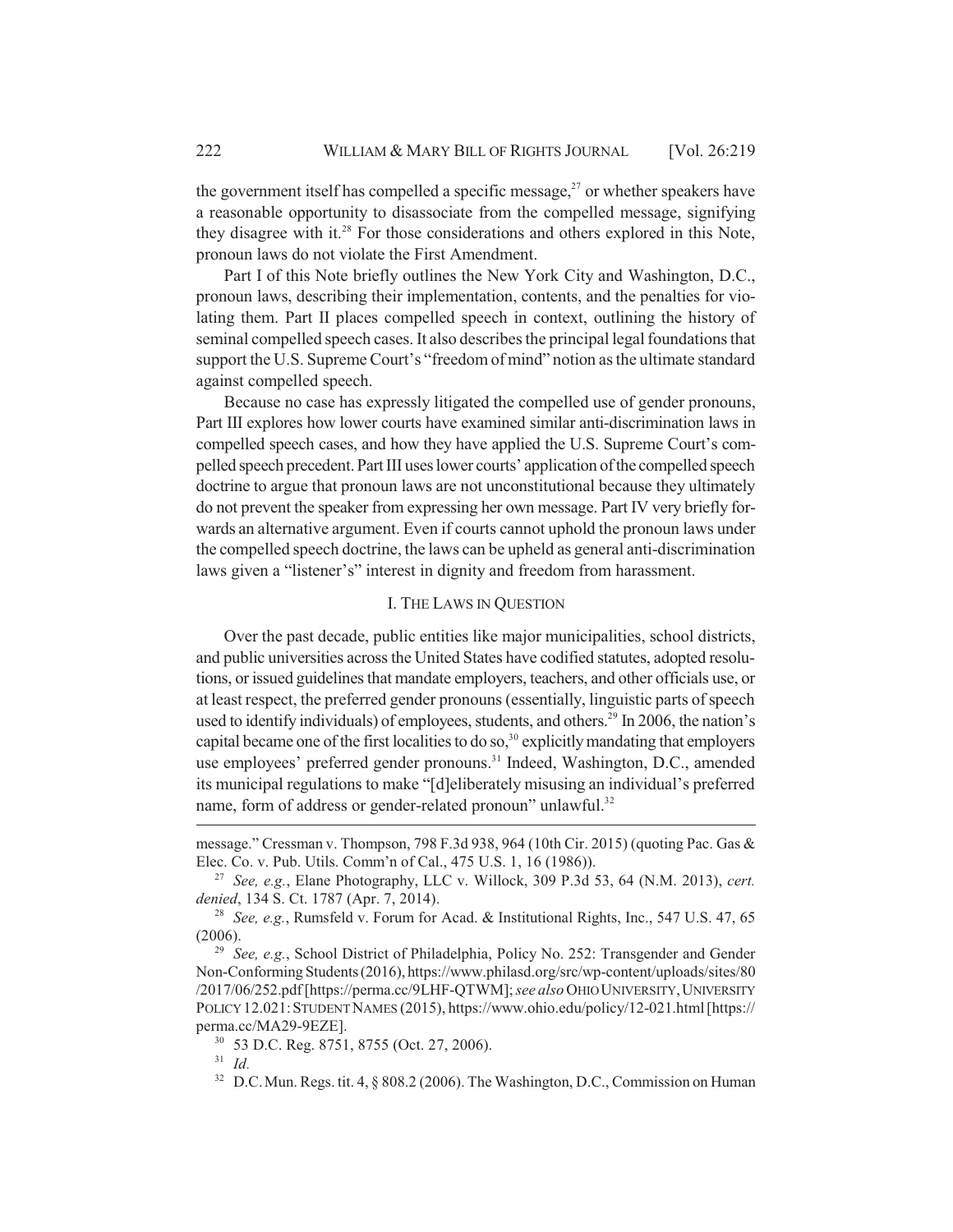Similarly, New York City's Human Rights Law (NYCHRL)<sup>33</sup> prohibits discrimination in employment, public accommodations, and housing on the basis of gender.<sup>34</sup> Although the NYCHRL does not plainly mention gender *pronouns*, the New York City Commission on Human Rights issued legal guidance explaining that "[i]ntentional or repeated refusal to use an individual's preferred name, pronoun or title" is a violation of the NYCHRL.<sup>35</sup>

#### II. THE LAW AND HISTORY OF COMPELLED SPEECH

Firstly, this Part discusses First Amendment protections that extend beyond freedom of speech as it is commonly understood. Secondly, it discusses various instances in which the U.S. Supreme Court has either struck down or upheld instances of compelled speech. This Note will establish the fact that the right *not* to speak is equally as fundamental as the freedom to do so. However, the doctrine of compelled speech is unwieldy, and it is not always clear what speech may permissibly be compelled, or what "kind" of speech deserves protection. Thus, no truly comprehensive test or doctrine for compelled speech exists, and courts have applied relevant precedent with varying results.

Moreover, before anything else, it is critical to note that government compelled speech is not, by any means, a novel phenomenon. In fact, it is ubiquitous.<sup>36</sup> The government requires tobacco and alcohol industries to display health warnings on cigarette and alcohol packaging, $37$  employers to post notice of working conditions and employee rights under the Fair Labor Standards Act,<sup>38</sup> subpoenaed witnesses to testify in court,<sup>39</sup> and citizens and businesses alike to file taxes and other government documents.<sup>40</sup>

Rights, if it is found that a respondent engaged in a discriminatory practice, can issue fines. D.C. Mun. Regs. tit. 4, § 200 (1999).

<sup>33</sup> Codified at N.Y.C., N.Y., ADMIN. CODE § 8-101 (2016).

<sup>34</sup> N.Y.C., N.Y., ADMIN. CODE § 8-101, -102(23) (2016).

<sup>&</sup>lt;sup>35</sup> NYC COMM'N ON HUMAN RIGHTS, LEGAL ENFORCEMENT GUIDANCE ON DISCRIM-INATION ON THE BASIS OF GENDER IDENTITY OR EXPRESSION: LOCAL LAW NO. 3 (2002); N.Y.C. ADMIN. CODE  $\S 8-102(23)$  (2016). The Commission's administrative decisions have the force of law. N.Y.C., N.Y., ADMIN. CODE  $\S 8-125(a)$  (2016). When the Commission finds a violation of the NYCHRL, it has the power to issue fines of up to \$250,000. N.Y.C., N.Y., ADMIN. CODE § 8-126 (2016).

<sup>36</sup> *See* Keighley, *supra* note 17, at 541.

<sup>&</sup>lt;sup>37</sup> *Id.* (describing examples of government-compelled speech).

<sup>38</sup> *Workplace Posters*,U.S.DEP'T OF LABOR, https://www.dol.gov/general/topics/posters/ [https://perma.cc/BH3C-CTX5] (last visited Oct. 13, 2017) (listing statutorily required workplace notice provisions).

<sup>39</sup> Samuel G. Brooks, Note, *Confession and Mandatory Child Abuse Reporting: A New Take on the Constitutionality of Abrogating the Priest-Penitent Privilege*, 24 BYU J. PUB. L. 117, 133 (2009) (describing subpoenas in criminal proceedings and tax disclosures as circumscriptions of the right to remain silent that do not offend the First Amendment).

<sup>&</sup>lt;sup>40</sup> *Id.* (describing examples of government-compelled speech).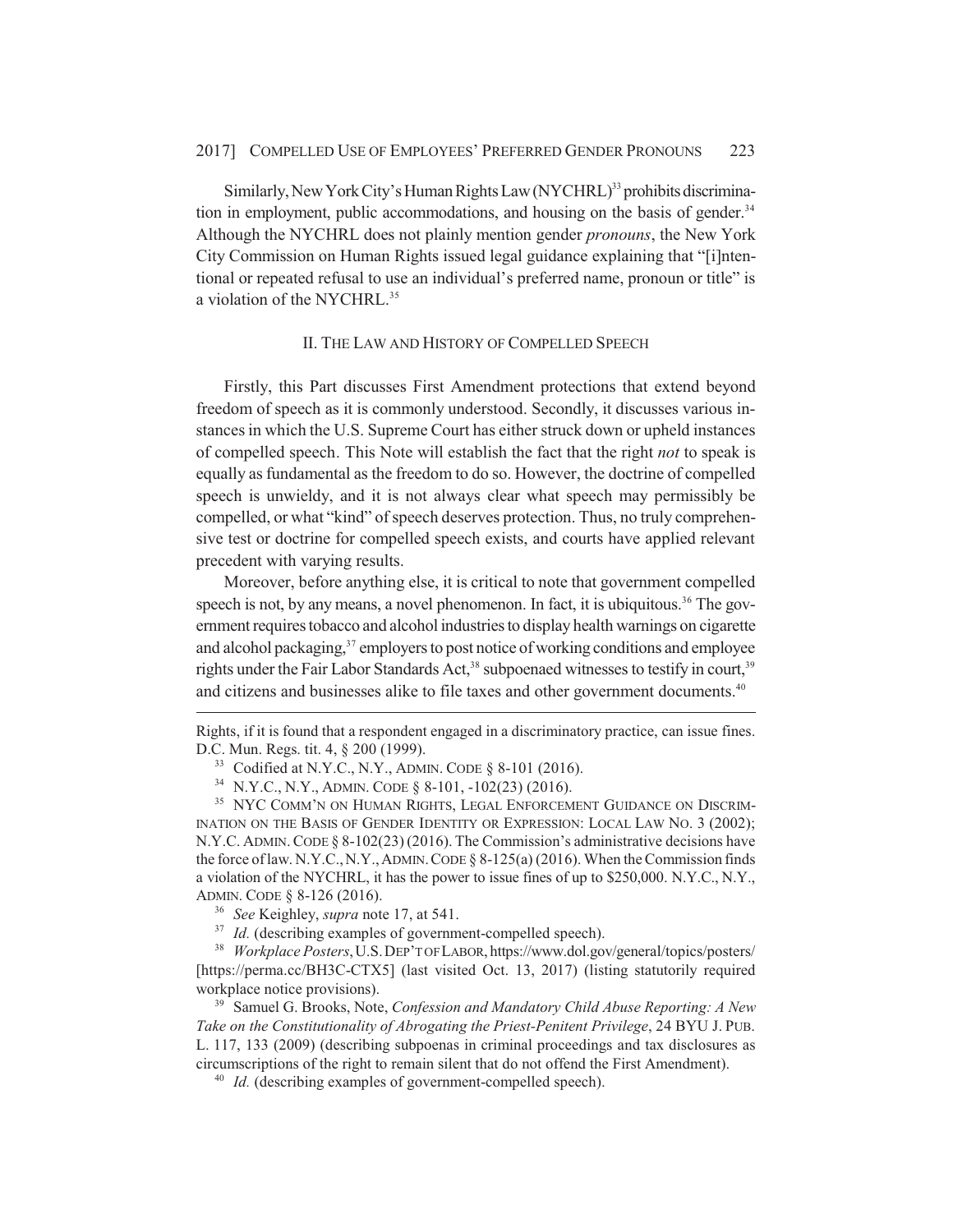#### *A. The Right Not to Speak*

It is common knowledge that the First Amendment prohibits the government from "abridging the freedom of speech,"41 but inasmuch as the First Amendment protects the freedom of speech generally, the Amendment is not limited to its literal text; corollary rights fall under its comprehensive reach.<sup>42</sup> For instance, the freedom from being compelled to express a government-mandated message, the freedom from being forced to accommodate or subsidize the speech of another, and the right *not* to speak at all.<sup>43</sup> The fundamental, well-nigh inexorable force of the First Amendment is that it protects the *voluntary* expression of ideas, shielding the individual who wishes to speak when another—the government—would have them remain silent.<sup>44</sup> Thus, because the First Amendment protects *voluntary* expression, it necessarily protects a "concomitant freedom *not* to speak publicly, one which serves the same ultimate end as freedom of speech in its affirmative aspect."45

American jurisprudence has long recognized that forcing individuals to express ideas with which they disagree, or at least ideas which they themselves did not decide were worthy of expression, poses a threat to liberty and freedom of expression equal to the threat posed by direct limitations on speech; indeed, it is an uncontroversial argument that laws that compel speech "pose the inherent risk that the Government seeks not to advance a legitimate regulatory goal, but to suppress unpopular ideas or information or manipulate the public debate through coercion rather than persuasion."46 Given the American connection to values of individualism and self-determination, $47$  it is little surprising that laws or policies mandating the announcement of a particular message are seen as equally contrary to the constitutional guarantees extending from the First Amendment.<sup>48</sup> Thus, arguably, the difference between compelled speech and compelled silence is not of major constitutional concern, at least to the extent that both may constitute a major constitutional infirmity.

Accordingly, the U.S. Supreme Court has invalidated laws compelling individuals to express a message other than the individual's own, initiating the compelled

<sup>&</sup>lt;sup>41</sup> U.S. CONST. amend. I.

<sup>&</sup>lt;sup>42</sup> Alexander, *supra* note 5, at 498–99 (citing United States v. United Foods, Inc., 533 U.S. 405, 410 (2001) and Riley v. Nat'l Fed'n of the Blind of N.C., Inc., 487 U.S. 781, 797 (1988)). <sup>43</sup> *Id.*

<sup>44</sup> Jonathan H. Adler, *Compelled Commercial Speech and the Consumer "Right to Know*,*"* 58 ARIZ. L. REV. 421, 432 (2016) (citing Harper & Row Publishers, Inc. v. Nation Enters., 471 U.S. 539, 559 (1985)).

<sup>45</sup> *Id.* (emphasis added) (quoting *Harper*, 471 U.S. at 559).

<sup>46</sup> Turner Broad. Sys., Inc. v. FCC, 512 U.S. 622, 641 (1994).

<sup>47</sup> *See id.*

<sup>48</sup> *Id.*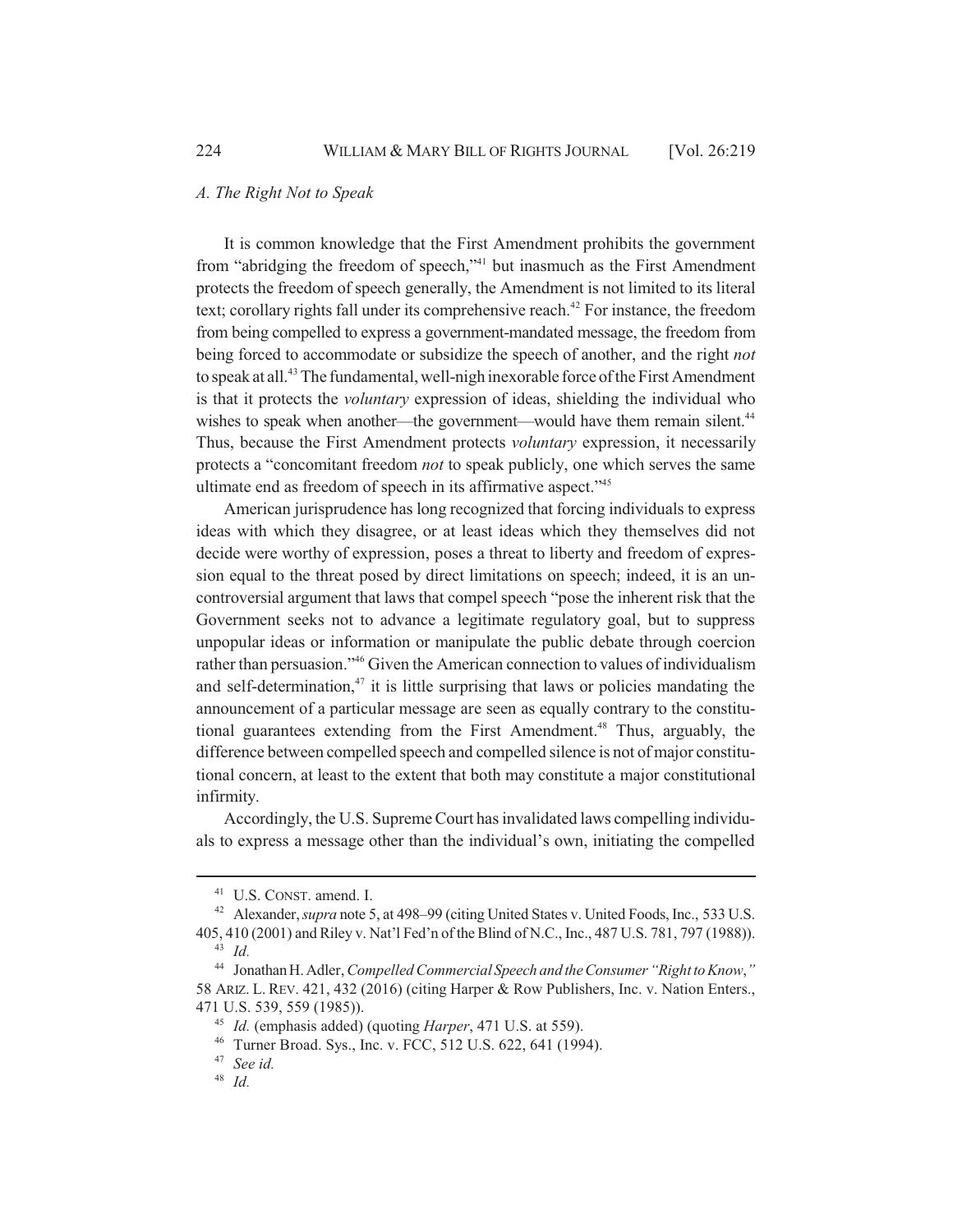speech doctrine with the seminal 1943 case *West Virginia State Board of Education v. Barnette*, the facts of which constitute a particularly striking example of compelled speech.49 Following the West Virginia State Legislature's approval of statutes requiring all West Virginia schools to introduce courses in American civics and "the [C]onstitutions of the United States . . . for the purpose of teaching, fostering and perpetuating the ideals, principles and spirit of Americanism,"50 the Board of Education adopted a resolution mandating that saluting the American flag and reciting the Pledge of Allegiance become "a regular part of the program of activities in the public schools."51 Refusal to comply was "insubordination," dealt with through expulsion of the student, whom the Board would have considered unlawfully absent, opening up the parent to criminal prosecution.<sup>52</sup> In an opinion delivered by Justice Jackson, the Court struck down the resolution,<sup>53</sup> reasoning, in part: "If there is any fixed star in our constitutional constellation, it is that no official, high or petty, can prescribe what shall be orthodox in politics, nationalism, religion, or other matters of opinion or force citizens to confess by word or act their faith therein."54

*Barnette* overturned *Minersville School District v. Gobitis*, 55 which the Court had decided only three years prior.<sup>56</sup> The overturning of *Gobitis* remains an astonishing action, if only because the facts of the case are remarkably similar to those of

*Id.* at 628 n.2 (citation omitted).

<sup>53</sup> *Id.* at 624.

<sup>55</sup> 310 U.S. 586, 591 (1940).

<sup>56</sup> *Id.*

<sup>49</sup> 319 U.S. 624 (1943).

<sup>50</sup> *Id.* at 626 n.1 (quoting W. VA. CODE § 1734 (Supp. 1941)).

<sup>&</sup>lt;sup>51</sup> *Id.* at 626 (citation omitted). In relevant part, the order stated: Therefore, be it RESOLVED, That the West Virginia Board of Education does hereby recognize and order that the commonly accepted salute to the Flag . . . now becomes a regular part of the program of activities in the public schools, . . . and that all teachers as defined by law in West Virginia and pupils in such schools shall be required to participate in the salute, . . . [and] that refusal to salute the Flag be regarded as an act of insubordination, and shall be dealt with accordingly.

<sup>52</sup> *Id.* at 629*.*

<sup>54</sup> *Id.* at 642. Justice Jackson's statement is fitting, for it was a family of Jehovah's Witnesses who challenged the Board's resolution, believing that God's law is superior to that of temporal governments and that they must refrain from pledging faith to any earthly institution. For a more detailed history of *Barnette*, see Sarah Barringer Gordon, *What We Owe Jehovah's Witnesses*, HISTORYNET (Jan. 27, 2011), http://www.historynet.com/what-we -owe-jehovahs-witnesses.htm [https://perma.cc/4DHP-PNG5]. It is an interesting historical note that Jehovah's Witnesses were, in part, opposed to the salute because, at the time, Jehovah's Witnesses were persecuted in Nazi Germany for refusing to show fealty to Adolf Hitler via the stiff-arm "Heil Hitler" salute. *Id.* Coincidentally, before the Court decided *Barnette*, other parents had raised concerns that the stiff-armed gesture then used to salute the flag was "too much like Hitler's." 319 U.S. at 627.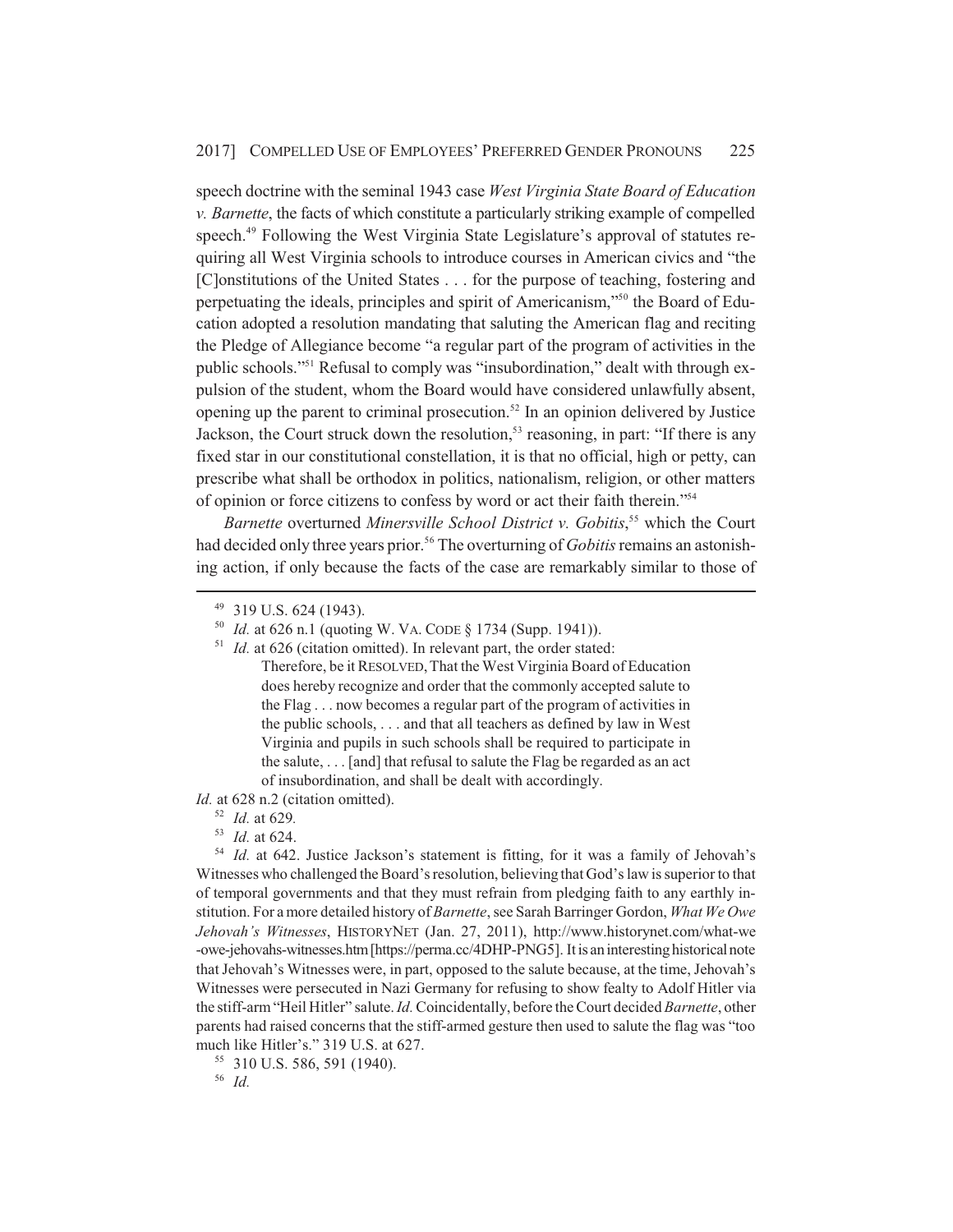*Barnette*. 57 The Minersville, Pennsylvania, Board of Education required students and teachers alike to salute the American flag as part of a daily exercise.<sup>58</sup> Walter Gobitis, a Jehovah's Witness, brought suit after his children were expelled for refusing to salute the flag on religious grounds.<sup>59</sup> Justice Frankfurter, writing for the majority, upheld the school board's policy, $60$  holding that the Constitution does not preclude "legislation of general scope not directed against doctrinal loyalties of particular sects."<sup>61</sup> The Court openly embraced the very indoctrination over which Justice Jackson in *Barnette* would later exhibit apprehension,<sup>62</sup> concluding that it was a permissible government action to alter students' minds, and thereby engender national unity and "evoke in them appreciation of the nation's hopes and dreams."63

In *Barnette*, Justice Jackson waxed poetic about the lofty functions of the First Amendment, reasoning that the government may not intrude upon students' selfrule, lest it erode "freedom of mind" or "invade[ ] the sphere of intellect and spirit" that the First Amendment protects.<sup>64</sup> As scholars have noted, however, Jackson never explicitly defined "freedom of mind."<sup>65</sup> Nevertheless, Jackson railed against Frankfurter's *Gobitis* opinion, writing that "the flag salute is a form of utterance" and that sustaining the statutorily compelled flag salute would be akin to holding that the Bill of Rights does not protect an individual from being forced to "utter what is not in his mind."<sup>66</sup> Moreover, though he did not explicitly define freedom of mind, Jackson did go on to write that American government rests on the consent of the governed, and that governments cannot compel that consent by way of a compulsory Pledge of Allegiance.<sup>67</sup> Government is meant to be "controlled by public opinion, not public opinion by [government]."68

Clearly, then, *Barnette* showed that Justice Frankfurter's conception of First Amendment prohibitions against compelled speech was not long for this world. Indeed, not only did the Court overturn *Gobitis*, 69 but it reaffirmed *Barnette*'s core principles thirty-four years later in *Wooley v. Maynard*. 70 Chief Justice Burger wrote

<sup>57</sup> *See id.*

<sup>58</sup> *Id.*

<sup>59</sup> *Id.* at 592.

<sup>60</sup> *Id.* at 586.

<sup>61</sup> *Id.* at 594.

<sup>62</sup> *See id.* at 597–98; W. Va. St. Bd. of Educ. v. Barnette, 319 U.S. 624 (1943).

<sup>63</sup> *Gobitis*, 310 U.S. at 597.

<sup>64</sup> *Barnette*, 319 U.S. at 637, 642.

<sup>65</sup> *See, e.g.*, Laurent Sacharoff, *Listener Interests in Compelled Speech Cases*, 44 CAL. W. L. REV. 329, 332 n.6 (2008) (noting that the Court never fully explained what it meant by "freedom of mind" or how exactly that freedom was violated).

<sup>66</sup> *Barnette*, 319 U.S. at 632, 634.

<sup>67</sup> *See id.* at 641–42; Sacharoff, *supra* note 65, at 343.

<sup>68</sup> *Barnette*, 319 U.S. at 641.

<sup>69</sup> *Id.* at 632–34.

 $70$  430 U.S. 705 (1977).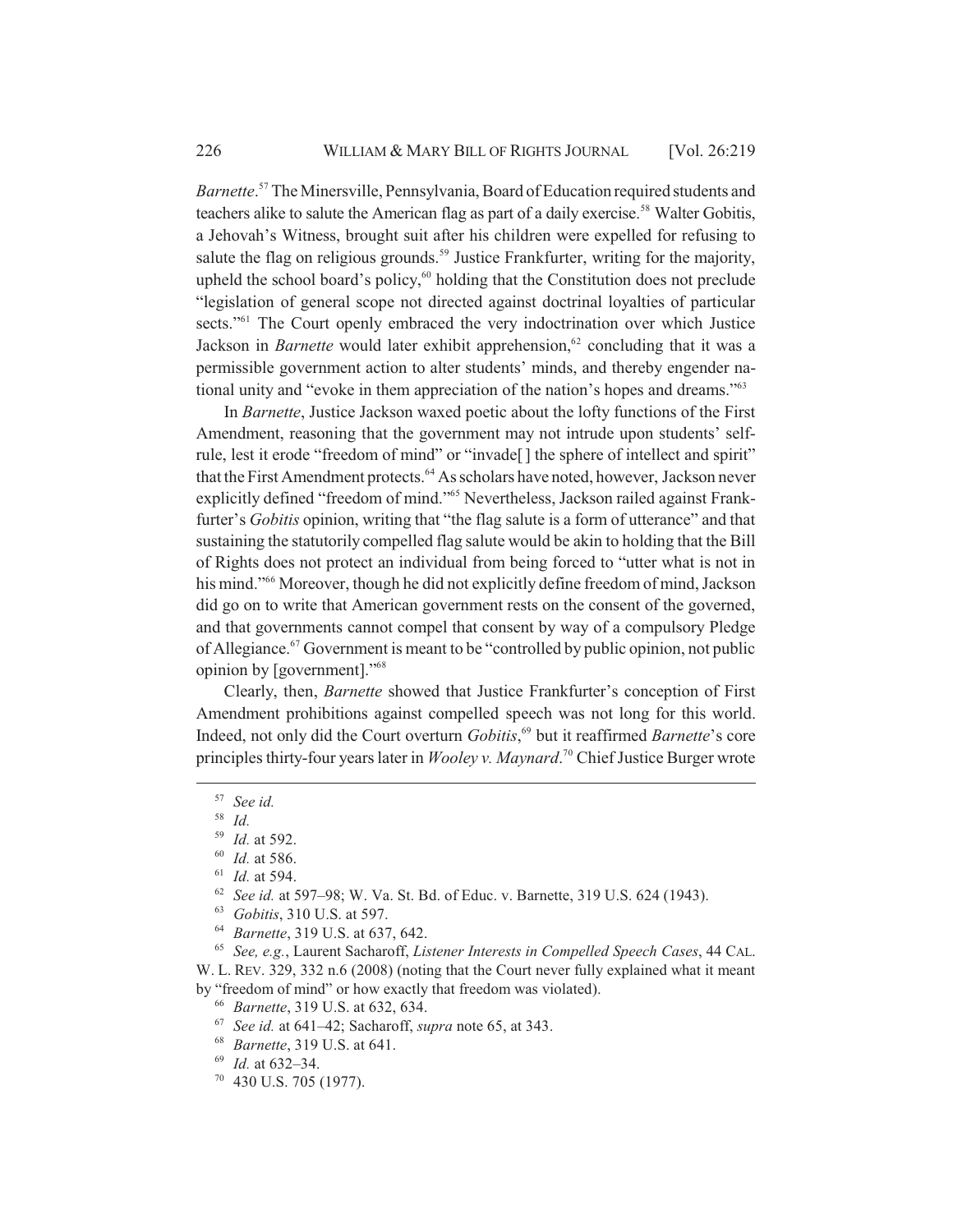the majority opinion invalidating a New Hampshire statute mandating that license plates bear the state's motto "Live Free or Die."71 The New Hampshire law made it a misdemeanor to obscure the motto.<sup>72</sup> The Maynards, who were Jehovah's Witnesses like the families in *Barnette* and *Gobitis*, considered the motto offensive to their religious beliefs,<sup> $73$ </sup> and covered the motto on their license plate.<sup>74</sup> Mr. Maynard was cited for covering the motto.<sup>75</sup>

In striking down the statute, the Court affirmed the principle that the "freedom of thought protected by the First Amendment against state action includes both the right to speak freely and the right to refrain from speaking at all."76 In doing so, the Court bolstered the equivalency of the right to speak and the right not to, directly stating: "The right to speak and the right to refrain from speaking are complementary components of the broader concept of 'individual freedom of mind.'"77 The Court lent no serious doctrinal credence to the difference between the passive act of displaying the state motto on a license plate and being compelled to affirmatively act and salute the flag.<sup>78</sup> Rather, it concluded that the difference is only one of degree; the underlying unconstitutionality remains.79 Citing *Barnette*, the Court held that the relevant point is not, generally speaking, the seriousness of the infringement,<sup>80</sup> but the fact that the State "invade<sup>[d]</sup> the sphere of intellect and spirit" that the First Amendment protects.<sup>81</sup> Regardless of whether most people agree with New Hampshire's message, the First Amendment protects individuals' freedom to hold an opinion different from the government's or the majority's and to refuse to promote an idea that they find morally repugnant.<sup>82</sup> Where a State's interest is to essentially disseminate ideology, that interest cannot outweigh an individual's right to avoid becoming a "courier" of that ideology.<sup>83</sup>

- <sup>71</sup> *Id.* at 717.
- <sup>72</sup> *Id.* at 707.

<sup>73</sup> *Id.*

<sup>76</sup> *Id.* at 714.

<sup>77</sup> *Id.* (quoting W. Va. St. Bd. of Educ. v. Barnette, 319 U.S. 624, 637 (1943)).

<sup>79</sup> *Id.*

<sup>80</sup> *Id.*

<sup>81</sup> *Id.* (quoting *Barnette*, 319 U.S. at 642).

<sup>82</sup> *Id.*

<sup>83</sup> *Id.* at 717. One of the government interests that New Hampshire forwarded as support for the law was the promotion of appreciation of history, individualism, and state pride. *Id.* at 716. Though innocuous enough, the Court ruled that the asserted interest was not ideologically neutral. *Id.* at 717. There were other, more legitimate, means by which New Hampshire could facilitate an appreciation of history and state pride without coercing citizens into carrying the message against their will. *Id.*

<sup>74</sup> *Id.* at 707–08.

<sup>75</sup> *Id.* at 708.

<sup>78</sup> *Id.* at 715.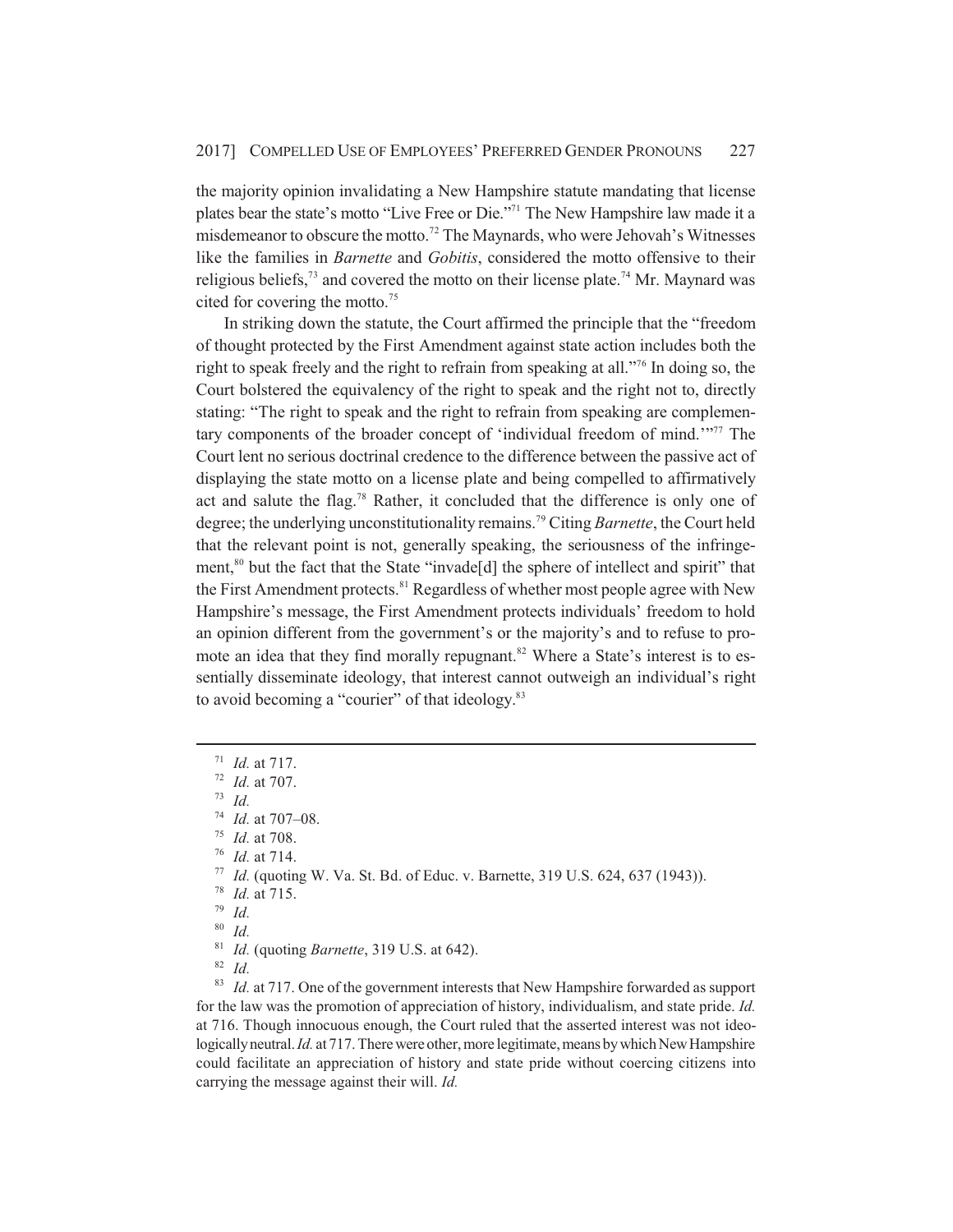The Court's invalidation of laws compelling speech did not stop with individuals, however, for First Amendment rights regularly intersect with one another. Three years before *Wooley*, the Court invalidated a right-of-reply statute in *Miami Herald* Publishing Co. v. Tornillo.<sup>84</sup> The Florida statute in question required any newspaper that attacked "the personal character of any candidate for nomination or for election in any election, or charges said candidate with malfeasance or misfeasance in office,"<sup>85</sup> to publish, at the request of the candidate and free of cost, any reply the candidate may make to the attack.<sup>86</sup> Although the Court conceded that Florida's asserted government interest in ensuring the public had access to a wide variety of diverse viewpoints may be a valid one, a fundamental constitutional issue endured.<sup>87</sup> Unless the right-of-reply mechanism is purely consensual, the government is left to compel newspapers to provide candidates access.<sup>88</sup> Such coercion, reasoned Chief Justice Burger writing for the majority, is an invalid penalty based upon the newspaper's content.<sup>89</sup>

Chief Justice Burger went on to reason that the statute both compelled and suppressed speech. $90$  The statute suppressed speech in that newspapers have limited print space, and so, when forced to make space for a candidate's reply, they are left with less space to print something they would have preferred.<sup>91</sup> Moreover, suppressive costs are associated with printing a reply, and editors may choose to avoid the statutory requirements altogether by not covering the issue at all.<sup>92</sup> The latter type of suppression directly acts against Florida's asserted interest of diversifying publicly available information, essentially acting as invalid, content-based suppression based on a newspaper's particular political coverage.<sup>93</sup>

<sup>91</sup> *Tornillo*, 418 U.S. at 256.

<sup>92</sup> *Id.* at 256–57.

<sup>93</sup> *See id.* Content-based restrictions are seen as especially heinous and fundamentally contrary to First Amendment principles. For an explanation of content-based restrictions on free speech, see 1 RODNEY A. SMOLLA, SMOLLA & NIMMER ON FREEDOM OF SPEECH § 3:1 (2016) ("Content-based laws generally trigger heightened scrutiny . . . and when heightened scrutiny is applied, the odds are quite high that the law will be struck down."). *See generally* Erwin Chemerinsky, *The First Amendment: When the Government Must Make Content-Based Choices*, 42 CLEV. ST. L. REV. 199 (1994) (explaining that the government is powerless to restrict expression because of its particular message, idea, or content).

<sup>84</sup> 418 U.S. 241 (1974).

<sup>&</sup>lt;sup>85</sup> *Id.* at 244 n.2 (citation omitted).

<sup>&</sup>lt;sup>86</sup> *Id.* at 244. In addition to the reply itself, a newspaper would have to publish a candidate's reply in "as conspicuous a place and in the same kind of type as the matter that calls for such reply." *Id.* at 245 n.2 (citation omitted). Failure to comply with the right-of-reply provision constituted a first-degree misdemeanor. *Id.*

<sup>87</sup> *Id.* at 253–54.

<sup>88</sup> *Id.* at 254.

<sup>89</sup> *Id.* at 256.

<sup>90</sup> *See id.* at 256–57; *see also* Sacharoff, *supra* note 65, at 345–46 (explaining Chief Justice Burger's reasoning in detail).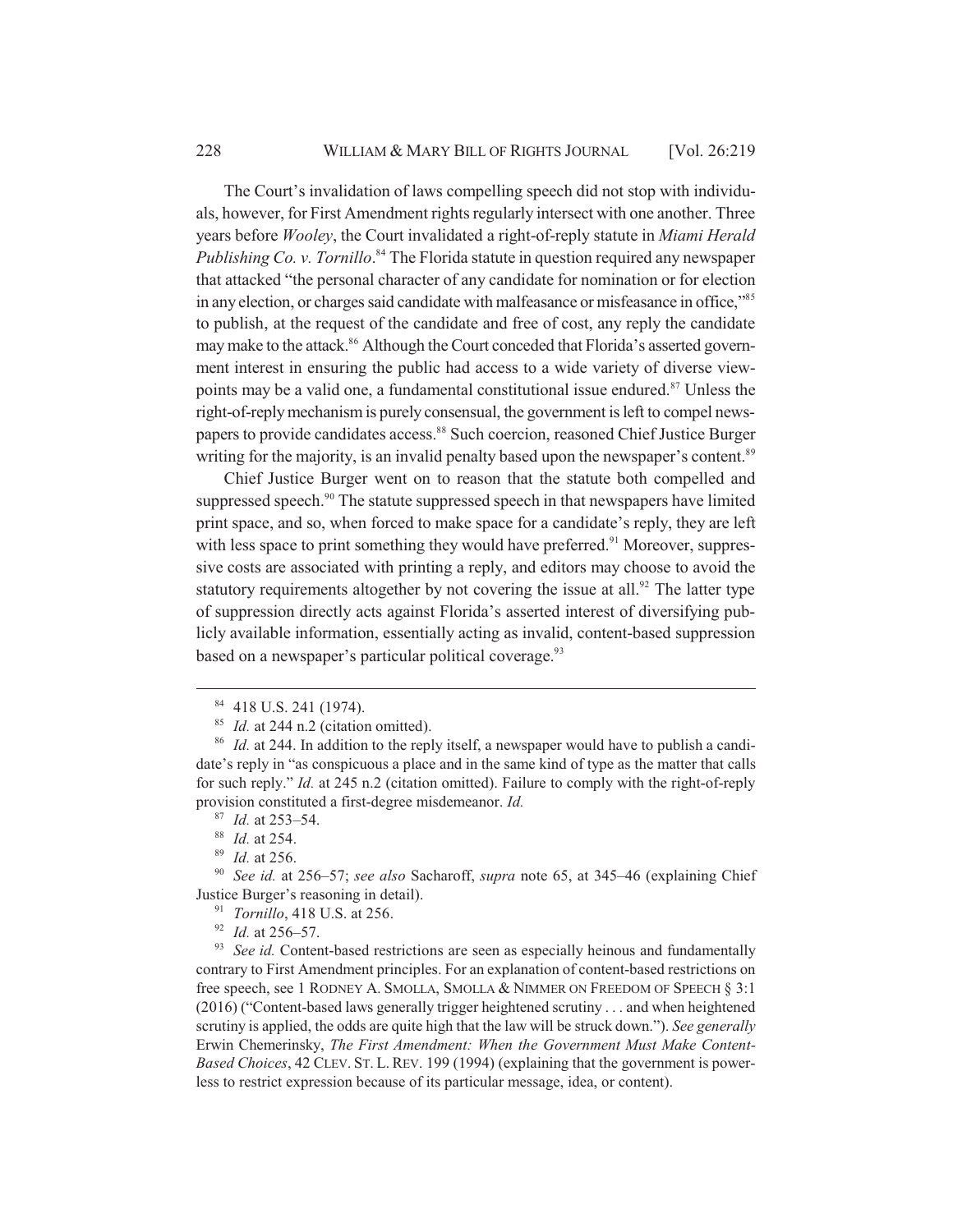The cases described in detail above constitute far from the entire list of the Court's compelled speech decisions.<sup>94</sup> However, they serve to establish the basic doctrinal concerns that the Court has grappled with. *Tornillo* and *Wooley* at least represent the fact that in compelled speech cases, the Court is often left with the task of disentangling two distinct speakers—the individual and the government.<sup>95</sup> And it is abundantly clear, to say the least, that the compelled speech doctrine is nebulous at best.<sup>96</sup> Justice Jackson's poetic, philosophical "freedom of mind" and "sphere of intellect and spirit" have never been explicitly defined, $97$  and it is not always clear when speech is actually compelled, or when such compulsion is invalid.<sup>98</sup> Nor is it always clear what level of scrutiny must be applied or what kind of government interest is required to support the regulation of speech.<sup>99</sup> The interests of the speaker and the government must be adjusted and balanced under a compelled speech doctrine,<sup>100</sup> and determining when a government interest renders an otherwise unconstitutional regulation permissible is a difficult challenge. As discussed in Part III, lower courts have often been left to make sense of the clunky, indefinite doctrine and patchwork precedent, with varying results.<sup>101</sup>

## III. THE FIRST AMENDMENT IN THE BUSINESS CONTEXT: HOW LOWER COURTS MAY APPLY THE COMPELLED SPEECH DOCTRINE TO PRONOUN LAWS

At the time of this writing, no case has explicitly litigated the mandated use of preferred gender pronouns. However, relevant anti-discrimination cases implicating the First Amendment have cropped up across the United States.<sup>102</sup> Many have been particularly newsworthy, including, for instance, bakeries in Colorado and Oregon,<sup>103</sup>

Court in deciding compelled speech and First Amendment cases).

<sup>&</sup>lt;sup>94</sup> For other compelled speech cases that appeared before the Court, see, for example, *Hurley v. Irish-American Gay, Lesbian & Bisexual Group of Boston, Inc.*, 515 U.S. 557, 572–73 (1995), in which the Court invalidated a Massachusetts public accommodation law, that required a parade organization to include a lesbian, gay, and bisexual group in its St. Patrick's Day parade. *Id.* The Court concluded that the organization's First Amendment rights were violated when it was forced to accommodate another's speech within its own expressive activity. *Id.*; *see also* Rumsfeld v. Forum for Acad. & Institutional Rights, Inc., 547 U.S. 47 (2006) (holding that the Solomon Amendment, which conditioned law schools' receipt of federal funds on their providing military recruiters with the same access as nonmilitary recruiters, did not unconstitutionally compel law schools to speak a government-mandated message).

<sup>95</sup> Sacharoff, *supra* note 65, at 348.

<sup>96</sup> *See id.* at 331.

<sup>97</sup> *See id.* at 331 n.6; W. Va. St. Bd. of Educ. v. Barnette, 319 U.S. 624, 637, 642 (1943).

<sup>98</sup> *See generally* Larry Alexander, *Compelled Speech*, 23 CONST. COMMENT. 147 (2006). <sup>99</sup> *See* Alexander, *supra* note 5, at 504–08 (describing the standards of review used by the

<sup>100</sup> Sacharoff, *supra* note 65, at 346.

<sup>101</sup> *See infra* Part III.

<sup>102</sup> *See, e.g.*, *infra* notes 103–04.

<sup>103</sup> Sarah Larimer, *Baker's Faith-Based Appeal Fails*, WASH. POST, Aug. 16, 2015, at C2.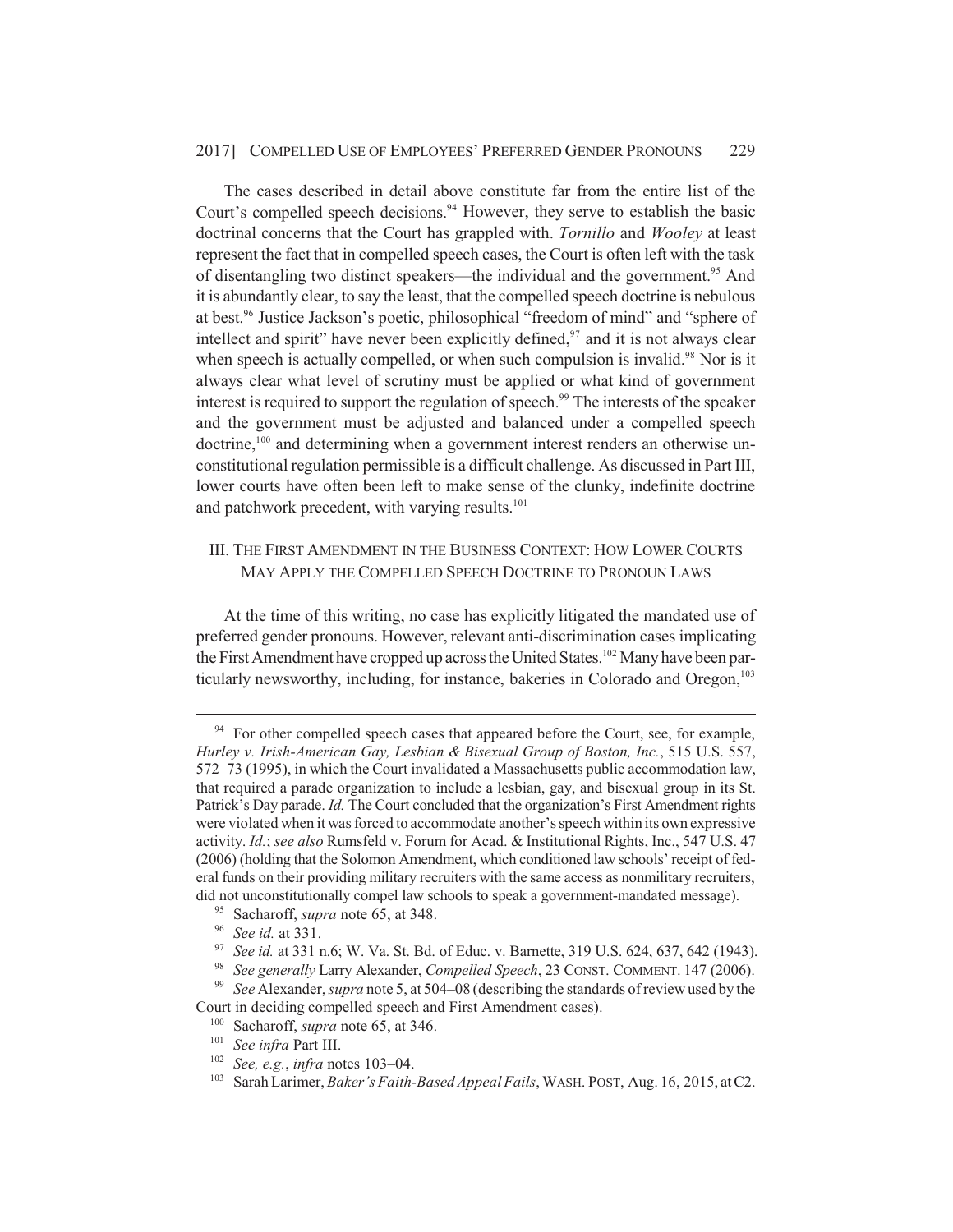and a pizza shop in Indiana that declined to cater same-sex weddings.<sup>104</sup> In more ways than one, the cases track what can be separated into two branches of compelled speech jurisprudence. On the one hand, there is a pure *Barnette* track, proscribing the government from requiring individuals to speak the government's message.<sup>105</sup> On the other, vis-à-vis *Tornillo*, the second branch essentially holds that not only is the government prohibited from compelling individuals to speak the government's message, but neither can the government coerce individuals into "host[ing] or accommodat[ing] another speaker's message."106

## *A. Pronoun Laws and the First Branch: Compelled Expression of the Government's Message*

Taken at face value, employers seeking to extricate themselves from the pronoun laws in New York City and Washington, D.C., could argue that the laws violate both branches of the compelled speech doctrine.<sup>107</sup> For one, actual speech is required in that employers are compelled to use the pronouns at the behest of the government,<sup>108</sup> thus arguably falling under the auspices of the first branch. Secondly, employers are compelled to use the preferred pronouns of *another speaker*, 109 arguably falling under the *Tornillo* branch.

However, it is not clear that courts will ever accept such an argument because, to date, some lower courts have generally been disinclined, if not altogether opposed, to First Amendment arguments against anti-discrimination laws.<sup>110</sup> Courts' unwillingness to invalidate anti-discrimination laws under the First Amendment is not particularly surprising. After all, if taken plainly, federal anti-discrimination laws like Title VII already intrude upon other First Amendment rights like freedom of association.<sup>111</sup> One

<sup>107</sup> *See* Donovan, *supra* note 105, at 75–76 (noting that business owners seeking exemption from anti-discrimination laws that require them to serve same-sex couples could argue that such laws violate both branches of the compelled speech doctrine).

<sup>108</sup> *See* D.C. Mun. Regs. tit. 4, § 808 (2006); NYC COMM'N ON HUMAN RIGHTS, LEGAL ENFORCEMENT GUIDANCE ON DISCRIMINATION ON THE BASIS OF GENDER IDENTITY OR EXPRESSION: LOCAL LAW NO. 3 (2002); N.Y.C. ADMIN. CODE § 8-102(23) (2016).

<sup>109</sup> *See* D.C. Mun. Regs. tit. 4, § 808 (2006); NYCCOMM'N ON HUMAN RIGHTS,LEGAL EN-FORCEMENT GUIDANCE ON GENDER DISCRIMINATION ON THE BASIS OF GENDER IDENTITY OR EXPRESSION: LOCAL LAW NO. 3 (2002); N.Y.C. ADMIN. CODE § 8-102(23) (2016).

<sup>110</sup> *See, e.g.*, Alpha Delta Chi-Delta Chapter v. Reed, 648 F.3d 790, 802–03 (9th Cir. 2011), *cert. denied*, 565 U.S. 1260 (2012).

<sup>111</sup> *See, e.g.*, 42 U.S.C. § 2000e-2(a)(1) (2012) (making it unlawful for any employer "to fail or refuse to hire or to discharge any individual, or otherwise to discriminate against any individual with respect to his compensation, terms, conditions, or privileges of employment,

<sup>104</sup> *Pizzeria in Gay Protests Reopens*, L.A. TIMES, Apr. 11, 2015, at A17.

<sup>105</sup> James M. Donovan, *Half-Baked: The Demand by For-Profit Businesses for Religious Exemptions from Selling to Same-Sex Couples*, 49 LOY. L.A. L. REV. 39, 75 (2016).

<sup>106</sup> *Id.* (citation omitted); Boy Scouts of Am. v. Dale, 530 U.S. 640, 661 (2000); *see also* Hurley v. Irish-Am. Gay, Lesbian & Bisexual Grp. of Bos., Inc., 515 U.S. 557, 581 (1995).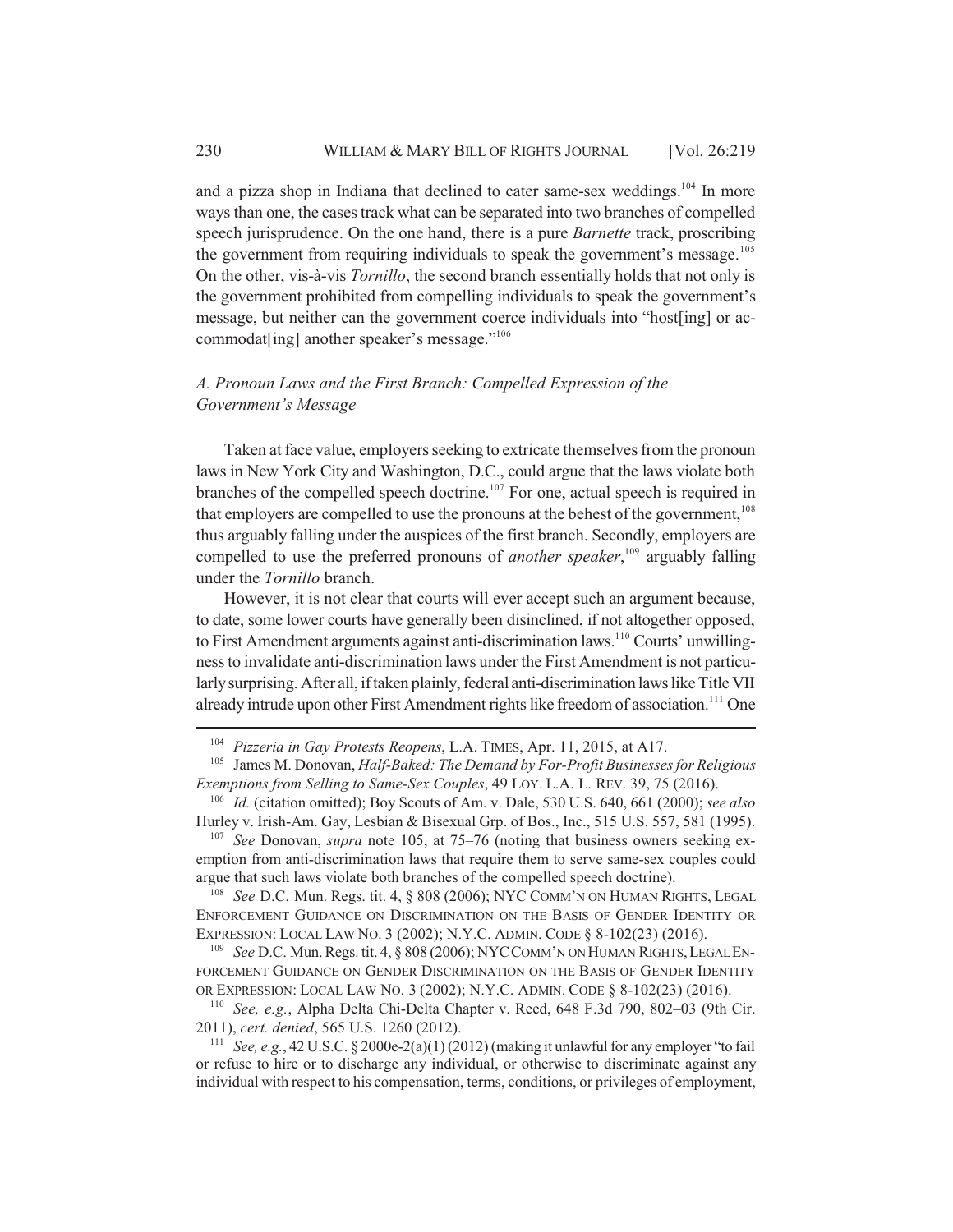would rightly face disdain for arguing against the substantial justice, both moral and political, that the Civil Rights Act works, but history is not yet beyond a time when one can easily conceive of an employer who would choose not to hire potential employees based upon the color of their skin or because of their sexual orientation.<sup>112</sup> As obviously distasteful as blatant racism is to any reasonable person, outside of the employer-employee context, it remains an employer's First Amendment right not to associate with others based upon their race or other intimate characteristics.<sup>113</sup> Nor can the government force an employer to associate otherwise in his personal life.<sup>114</sup>

To wit: First Amendment freedoms are already abridged, if only incidentally, by anti-discrimination laws.<sup>115</sup> Thus, if the compelling government interest behind federal laws like Title VII $116$  can be applied to anti-discrimination laws such as those of New York City or Washington, D.C., then the constitutional claim may fall flat to begin with. It is not unreasonable to expect employers, already subject to the antidiscrimination principles of Title VII, to abide by what is an altogether small burden on speech.117 Unlike in *Barnette* or *Wooley*, no government message is manifestly appended to requiring the use of an employee's preferred gender pronoun.<sup>118</sup>

Apart from the weight of historical disenfranchisement, requiring employers to use employees' preferred pronouns is little different from barring employers from refusing to hire a qualified applicant on the basis of their race.<sup>119</sup> The government is not eroding an employer's "freedom of mind" or "invad[ing] the sphere of intellect and spirit," for no government message is required in place of the employer's. $120$ 

<sup>113</sup> Heart of Atlanta Motel, Inc. v. United States, 379 U.S. 241, 250–51 (1964).

<sup>114</sup> *See* Roberts v. U.S. Jaycees, 468 U.S. 609, 618–20 (1984); *see also* Eccles v. Nelson, 919 So. 2d 658, 661 (Fla. Dist. Ct. App. 2006), *cert. denied*, 939 So. 2d 92 (Fla. 2006).

<sup>115</sup> *See generally Crawford*, 66 F. Supp. 2d at 770 (stating in part that the First Amendment freedom of association rights of private clubs do not extend to discharge of an employee whom they had willingly hired, and thus willingly associated).

<sup>116</sup> Namely, ending discrimination while vindicating "personal dignity." *See Heart of Atlanta Motel*, 379 U.S. at 250; *see also* Redhead v. Conference of Seventh-Day Adventists, 440 F. Supp. 2d 211, 220 (E.D.N.Y. 2006) (noting that Title VII's purpose of eliminating employment discrimination is generally a "compelling government interest").

<sup>117</sup> *See* D.C. Mun. Regs. tit. 4, § 808 (2017); NYC COMM'N ON HUMAN RIGHTS, LEGAL ENFORCEMENT GUIDANCE ON GENDER DISCRIMINATION ON THE BASIS OF GENDER IDENTITY OR EXPRESSION: LOCAL LAW NO. 3 (2002); N.Y.C. ADMIN. CODE § 8-102(23) (2016).

<sup>118</sup> *Cf.* Wooley v. Maynard, 430 U.S. 705, 715 (1977); W. Va. St. Bd. of Educ. v. Barnette, 319 U.S. 624, 632 (1943).

<sup>119</sup> *See, e.g.*, Baldwin v. Foxx, EEOC Decision No. 0120133080, 2015 WL 4397641 (July 15, 2015).

<sup>120</sup> *But see Barnette*, 319 U.S. at 637, 642.

because of such individual's race, color, religion, sex, or national origin"); Crawford v. Willow Oaks Country Club, Inc., 66 F. Supp. 2d 767, 770 (E.D. Va. 1999) (discussing freedom of association and employment discrimination in the context of private clubs).

<sup>112</sup> *See, e.g.*, Max Jaeger, *Lawyers Sue Times, CNN, Fox News for Racial Discrimination*, N.Y.POST (Apr. 26, 2017, 11:59 PM), http://nypost.com/2017/04/26/mainstream-media-out lets-sued-for-racial-discrimination/ [https://perma.cc/8L8X-FDTU].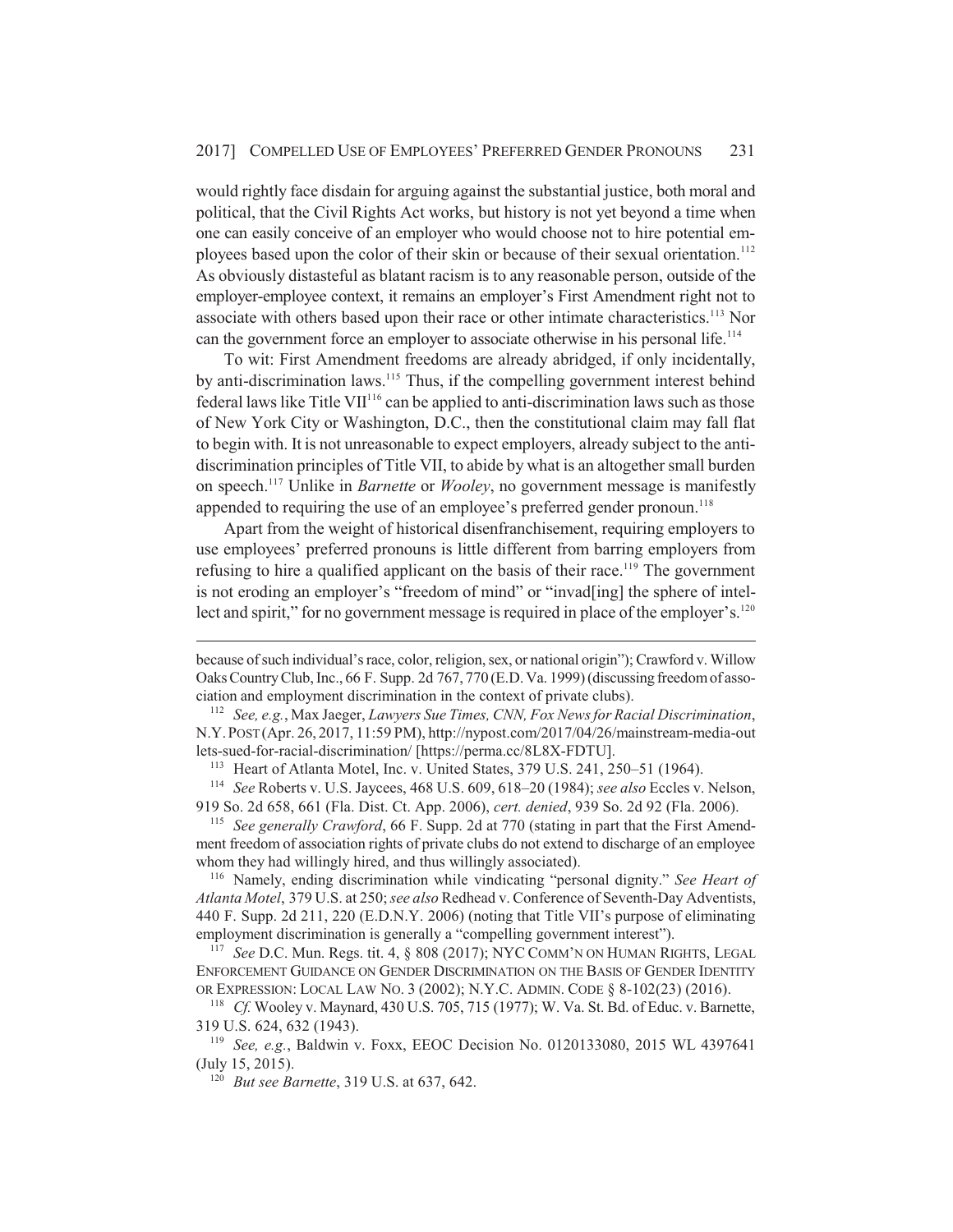Both the Washington, D.C., law and the NYCHRL are generally applicable and only kick in when an *employee* expresses a preferred pronoun, not when the government demands it.<sup>121</sup> The pronoun laws, therefore, do not violate the first branch of the compelled speech doctrine.

## *B. Pronoun Laws and the Second Branch: Compelled Accommodation of the Speech of Another*

The second branch of the compelled speech doctrine is more difficult to overcome in the case of mandated use of an employee's preferred pronouns. As noted, the government cannot force an individual to "host or accommodate another speaker's message."122 The argument that that is precisely what the pronoun laws do is more reasonable than an argument that required use of someone's pronouns is a government mandated message. In *Elane Photography v. Willock*, 123 however, the Supreme Court of New Mexico, ruling on a photographer's First Amendment right to refuse to photograph a same-sex couple's wedding, rejected a similar argument.<sup>124</sup> In relevant part, Plaintiff Willock, planning to commit to her female partner, contacted Elane Photography to hire a photographer for a commitment ceremony.<sup>125</sup> Elane Huguenin, the company's lead photographer, responded, informing Willock that the company only photographed "traditional weddings."126 Willock then filed a complaint against Elane Photography with the New Mexico Human Rights Commission, alleging that the company had discriminated against her on the basis of her sexual orientation.127 Under New Mexico law, specifically the New Mexico Human Rights Act, it is unlawful to refuse to serve a client on the basis of sexual orientation.<sup>128</sup>

In its defense, Elane Photography argued that the "NMHRA compels it to speak in violation of the First Amendment by requiring it to photograph a same-sex commitment ceremony, even though it is against the owners' personal beliefs."129 On the whole, the Supreme Court of New Mexico was unwilling to accept Elane Photography's First Amendment defense.130 Citing *Barnette* and *Wooley*, the court easily dispensed with the first branch of the compelled speech doctrine, reasoning that though Elane Photography read the cases to mean that the government cannot compel

<sup>127</sup> *Id.*

<sup>121</sup> *See* D.C. Mun. Regs. tit. 4, § 808 (2017); NYC COMM'N ON HUMAN RIGHTS, LEGAL ENFORCEMENT GUIDANCE ON GENDER DISCRIMINATION ON THE BASIS OF GENDER IDENTITY OR EXPRESSION: LOCAL LAW NO. 3 (2002); N.Y.C. ADMIN. CODE § 8-102(23) (2016).

<sup>&</sup>lt;sup>122</sup> Rumsfeld v. Forum for Acad. & Institutional Rights, Inc., 547 U.S. 47, 63 (2006).

<sup>123</sup> 309 P.3d 53 (N.M. 2013), *cert. denied*, 134 S. Ct. 1787 (2014).

<sup>124</sup> *Id.* at 59.

<sup>125</sup> *Id.*

<sup>126</sup> *Id.* at 60.

<sup>128</sup> N.M. STAT.ANN. §§ 28-1-1, -1-7 (2008); *see also Elane Photography*, 309 P.3d at 62.

<sup>129</sup> *Elane Photography*, 309 P.3d at 63.

<sup>130</sup> *Id.* at 72.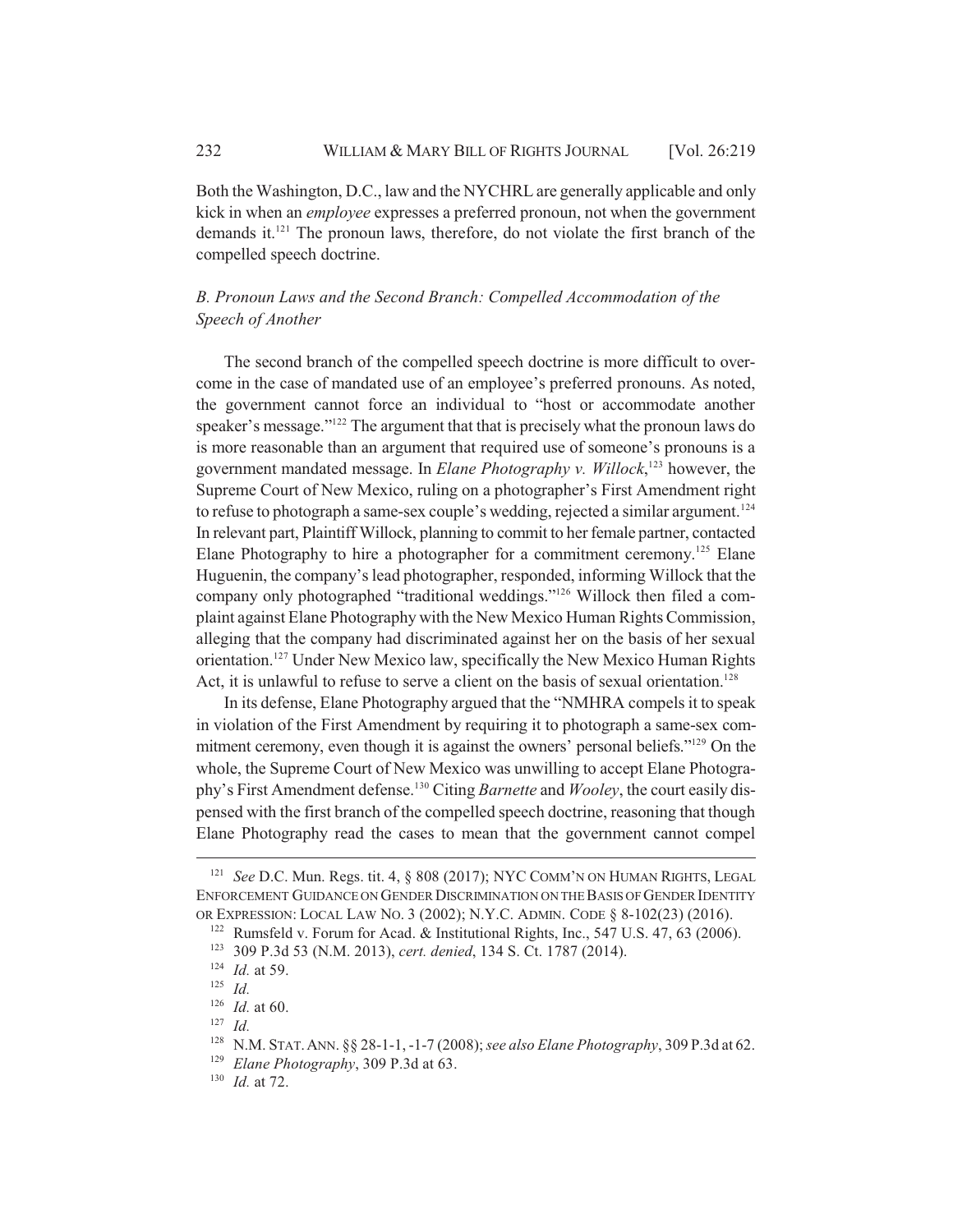people "to engage in unwanted expression," the cases are narrower than such a reading allows.131 *Barnette* and *Wooley* involved situations in which speakers were compelled to "speak the *government's* message."<sup>132</sup> Accordingly, the court concluded that the NMHRA does not require Elane Photography to speak or display any government message.<sup>133</sup>

Nor, reasoned the court, does the NMHRA require the business to take photographs; the law only mandates "that if Elane Photography operates a business as a public accommodation, it cannot discriminate against potential clients based on their sexual orientation."134 The court expounded upon the idea that the laws in *Barnette* and *Wooley* served little purpose other than to promote a government message, and that failing to salute a flag or state motto did not bring individual speakers into conflict with the rights of others.<sup>135</sup> Here, however, Elane Photography's alleged right not to serve same-sex couples is not only in direct violation of the NMHRA, but conflicts with Willock's right to obtain services free from "humiliation and dignitary harm."<sup>136</sup>

In this vein, as to the second branch of the doctrine, Elane Photography argued that, (1) as an expressive service, it should receive the same deference that the parade organization in *Hurley*137 received; and (2) if required to photograph same-sex weddings, *her* approval of those weddings would be implied, even when she does not wish to convey that message.<sup>138</sup> The court was again unwilling to accept Elane Photography's compelled speech argument.<sup>139</sup> Not only has the U.S. Supreme Court generally found most anti-discrimination laws to be constitutional,<sup>140</sup> but Elane Photography is a commercial entity, not a privately organized parade.<sup>141</sup> Even if the business has expressive elements, the law applies to Elane Photography as a public accommodation, not to the merits of the actual photographs or an expressed belief.<sup>142</sup>

Moreover, the court was distrustful of the argument that, were Elane Photography required to shoot same-sex weddings, then "observers will believe that it and its owners approve of same-sex marriage."143 Although perception was a factor that the U.S. Supreme Court considered in *Hurley*, 144 Elane Photography is distinct from

<sup>138</sup> *Elane Photography*, 309 P.3d at 65.

<sup>140</sup> *See, e.g.*, *id.* at 65–66 (citing *Hurley*, 515 U.S. at 572).

<sup>131</sup> *See id.* at 63–64.

<sup>&</sup>lt;sup>132</sup> *Id.* at 63 (emphasis added) (quoting Rumsfeld v. Forum for Acad. & Institutional Rights, Inc., 547 U.S. 47, 63 (2006)).

<sup>133</sup> *Id.* at 64.

<sup>134</sup> *Id.*

<sup>135</sup> *Id.*

 $\frac{136}{137}$  *Id.* 

See 515 U.S. 557, 557 (1995); *see also supra* note 94 and accompanying text.

<sup>139</sup> *Id.*

<sup>141</sup> *Id.* at 66.

<sup>142</sup> *Id.*

<sup>143</sup> *Id.* at 68–69.

<sup>144</sup> *See* 515 U.S. at 575.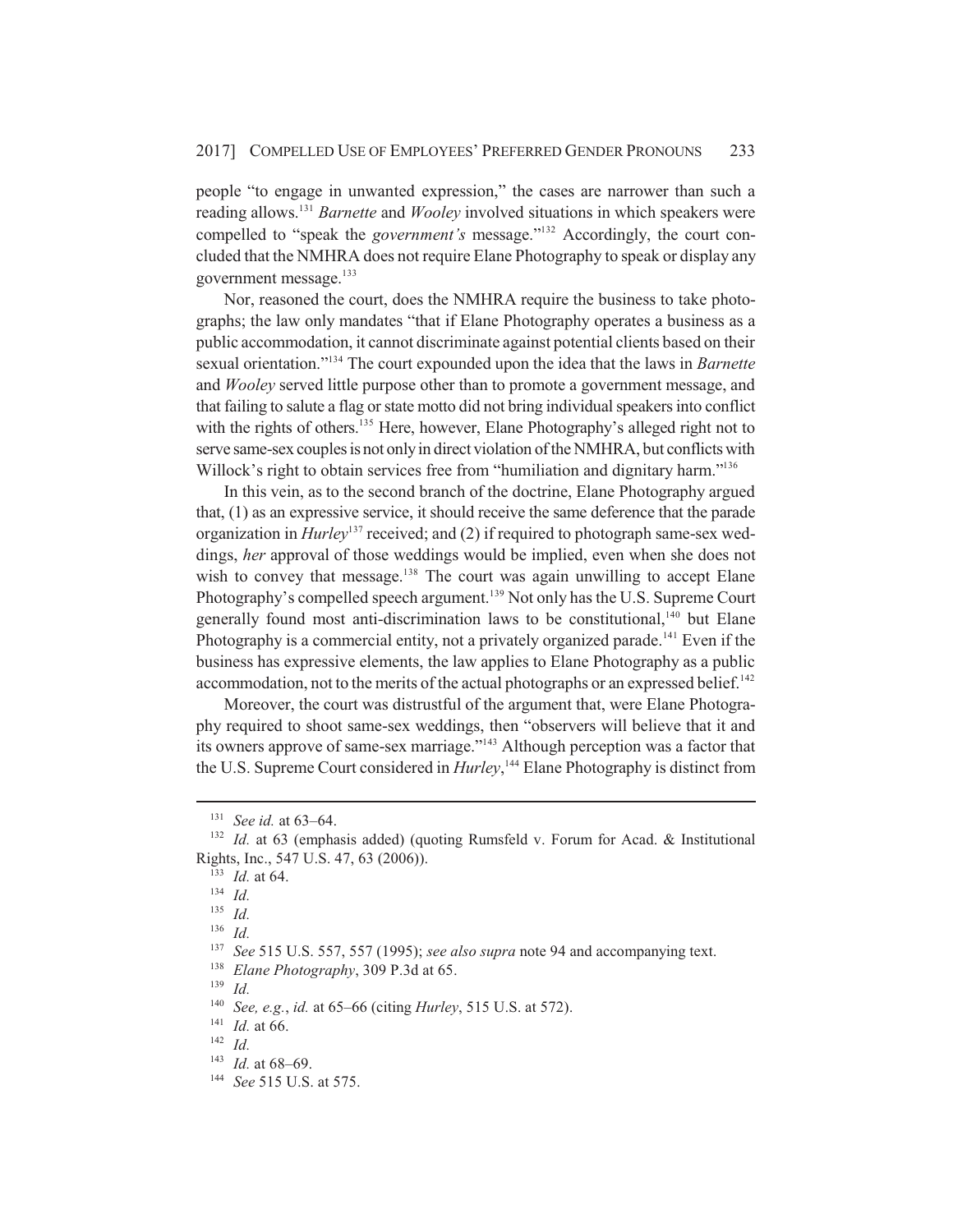the parade organization.<sup>145</sup> Indeed, the court dismissed Elane Photography's argument, concluding that, practically speaking, for-hire businesses are not generally assumed to share or endorse the views of their clients.<sup>146</sup> Besides, under the NMHRA, Elane Photography, as well as its owners, do not lose their First Amendment rights to express their political and religious beliefs.<sup>147</sup> In the court's words, "Elane Photography is free to disavow, implicitly or explicitly, any messages that it believes the photographs convey," and it "may, for example, post a disclaimer on their website or in their studio advertising that they oppose same-sex marriage but that they comply with applicable anti-discrimination laws."<sup>148</sup>

#### *C. The Constitutionality of Pronoun Laws Under an* Elane Photography *Analysis*

Using reasoning similar to that of the Supreme Court of New Mexico, it works no innovation upon the First Amendment to conclude that "compelled" use of employees' preferred pronouns is not a violation of the First Amendment. On the first track of the compelled speech doctrine, as noted above, neither Washington, D.C.'s nor New York City's pronoun law commands a government message.<sup>149</sup> Comparably to the NMHRA's provision that businesses holding themselves out as public accommodations cannot discriminate against protected classes of people, only individuals who fall under the definitions—i.e., employers—as laid out in the statutes are compelled to use the pronouns.<sup>150</sup> Neither city's pronoun law requires them, in their private lives, to express a message against their "freedom of mind."151 Again, *Wooley* and *Barnette* prevent the government from compelling individuals to *"*speak the Government's message."152

<sup>149</sup> *See* D.C. Mun. Regs. tit. 4, § 808.1 (2006); NYCCOMM'N ON HUMAN RIGHTS, LEGAL ENFORCEMENT GUIDANCE ON DISCRIMINATION ON THE BASIS OF GENDER IDENTITY OR EXPRESSION: LOCAL LAW NO. 3 (2002); N.Y.C. ADMIN. CODE § 8-102(23) (2016).

<sup>145</sup> *Elane Photography*, 309 P.3d at 68 (distinguishing *Elane Photography* from *Hurley*). <sup>146</sup> *Id.*

<sup>147</sup> *Id.* at 70.

<sup>148</sup> *Id.* Here, the court cited *Rumsfeld v. Forum for Academic & Institutional Rights, Inc*., 547 U.S. 47 (2006). The court implied that, like in *Rumsfeld*, where law schools were compelled only to provide access to military recruiters, there is nothing in the vein of a government-supplied message or position that Elane Photography is compelled to endorse. *Elane Photography*, 309 P.3d at 70. Many law schools, after *Rumsfeld*, openly published letters explaining their opposition to military policy. *Id.* Elane Photography is likewise able to publicly disavow same-sex marriage, even as they provide public services on an equal basis.

<sup>150</sup> *See, e.g.*, NYC COMM'N ON HUMAN RIGHTS, LEGAL ENFORCEMENT GUIDANCE ON DISCRIMINATION ON THE BASIS OF GENDER IDENTITY OR EXPRESSION: LOCAL LAW NO. 3 (2002); N.Y.C. ADMIN. CODE § 8-102(23) (2016).

<sup>151</sup> *See id.*

<sup>152</sup> *Rumsfeld*, 547 U.S. at 60.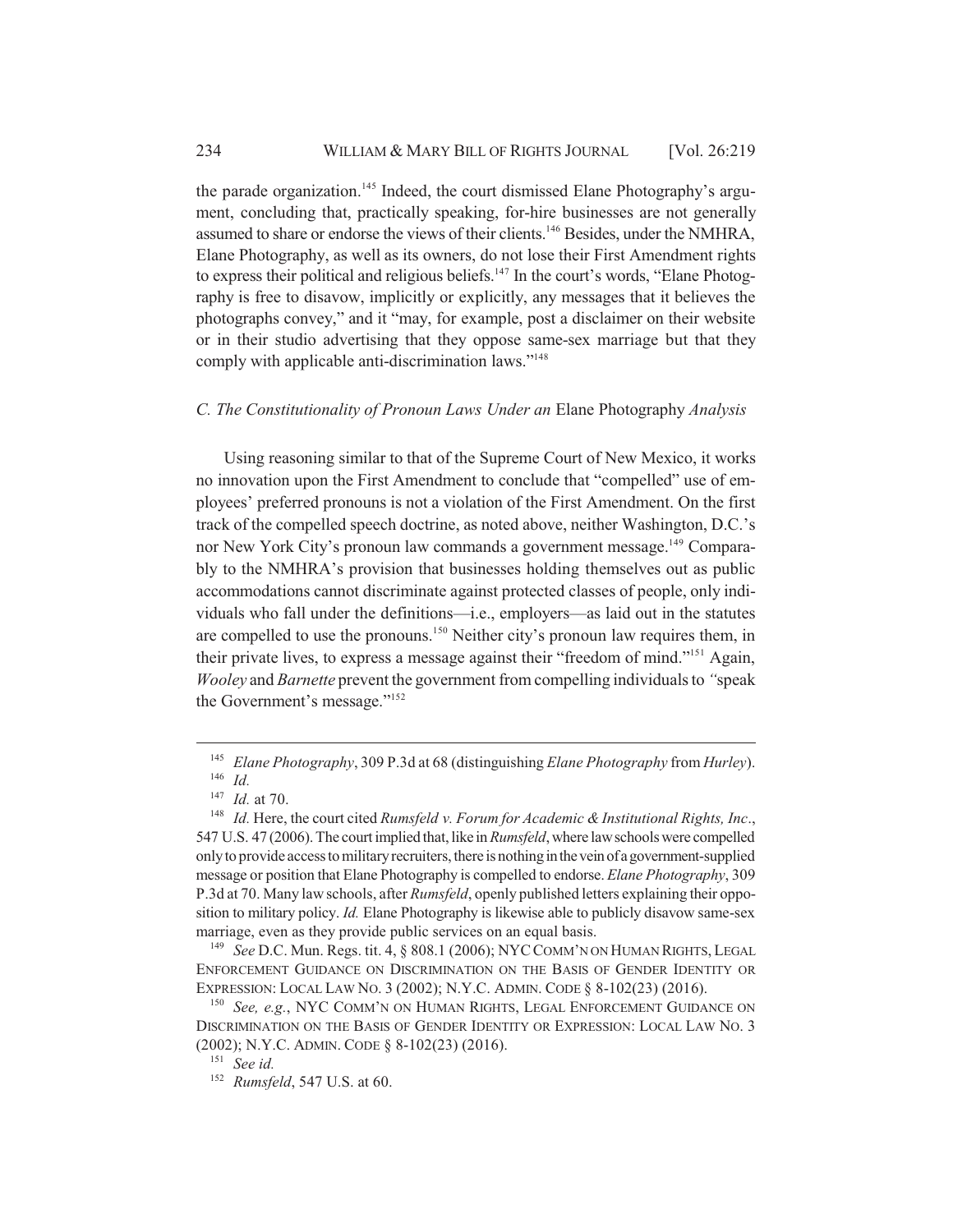#### 2017] COMPELLED USE OF EMPLOYEES' PREFERRED GENDER PRONOUNS 235

True, in *Elane Photography*, on a literal level there was no required "speech."<sup>153</sup> In the case of pronoun laws, literal speech is required, at least whenever an employee expresses a preference for a particular pronoun.<sup>154</sup> But both the NYCHRL and Washington, D.C.'s law are anti-discrimination laws, which, as the Supreme Court of New Mexico conceded, have largely been held constitutional.<sup>155</sup> Antidiscrimination laws have critical functions that extend beyond a purpose to "promote the government-sanctioned message."156 Furthermore, much as the NMHRA did not require Elane Photography to take photographs at all,<sup>157</sup> let alone photographs depicting or supporting same-sex marriage, neither New York City nor Washington, D.C., mandates that an employer or other covered official express support for, or even acknowledgment of, gender nonconformity.<sup>158</sup> Both laws essentially, and only, mandate that, if individuals act as employers or other covered classes, they cannot "[i]ntentional[ly] or repeated[ly] refus[e] to use an individual's preferred name, pronoun or title<sup>"159</sup> because such discriminatory harassment establishes a hostile work environment.

The second branch of the compelled speech doctrine presents greater difficulty. For, unlike in *Elane Photography*, where businesses holding themselves out as public accommodations were only prohibited from discriminating against protected classes, here, as noted, actual speech is required. $160$  Also, the required speech is literally based upon the preference of another individual.<sup>161</sup> Clearly, employers, in being required to use the preferred pronouns of employees, are being compelled to accommodate another's speech. Nonetheless, as in *Elane Photography*, employers

<sup>156</sup> *Id.*; *see, e.g.*, Daniel v. Paul, 395 U.S. 298, 307–08 (1969) (explaining that Title VII's function was to remove the "daily affront and humiliation involved in discriminatory denials of access to facilities ostensibly open to the general public").

<sup>157</sup> *Elane Photography*, 309 P.3d at 64.

<sup>158</sup> *See, e.g.*, D.C. Mun. Regs. tit. 4, § 808 (2006); NYC COMM'N ON HUMAN RIGHTS, LEGAL ENFORCEMENT GUIDANCE ON DISCRIMINATION ON THE BASIS OF GENDER IDENTITY OR EXPRESSION: LOCAL LAW NO. 3 (2002); N.Y.C. ADMIN CODE § 8-102(23) (2016).

<sup>159</sup> NYC COMM'N ON HUMAN RIGHTS, LEGAL ENFORCEMENT GUIDANCE ON DISCRIM-INATION ON THE BASIS OF GENDER IDENTITY OR EXPRESSION: LOCAL LAW NO. 3 (2002); N.Y.C. ADMIN CODE § 8-102(23) (2016).

<sup>160</sup> *See Elane Photography*, 309 P.3d at 68 (stating that NMHRA applies to Elane Photography's business decision not to offer services to protected classes of people).

<sup>161</sup> *Id.* at 70 ("The allocation of work time is a matter of personal preference, not compelled speech, and it is not constitutionally protected.").

<sup>153</sup> *See Elane Photography*, 309 P.3d at 59 (explaining that the conduct at issue was refusal of service to a same-sex couple, not traditional "speech").

<sup>154</sup> *See, e.g.*, D.C. Mun. Regs. tit. 4, § 808.2(a) (2006) (requiring employers to use an employee's preferred pronoun).

<sup>&</sup>lt;sup>155</sup> *Elane Photography*, 309 P.3d at 65. Specifically, the court stated: "Antidiscrimination laws have important purposes that go beyond expressing government values: they ensure that services are freely available in the market, and they protect individuals from humiliation and dignitary harm." *Id.* at 64.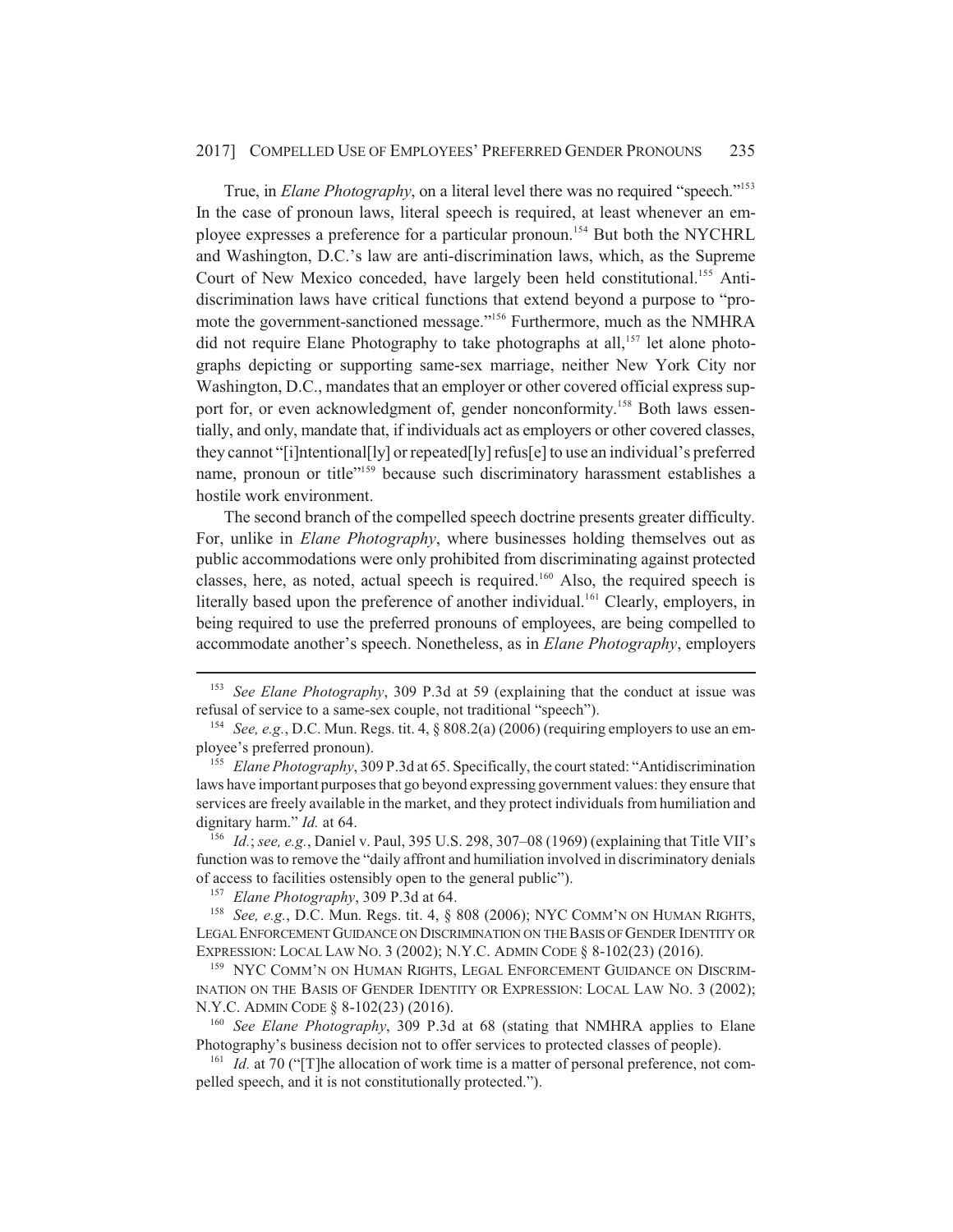are likely to own or manage *commercial* entities. Even if the service that the business provides is expressive, the act of employing an individual, and maintaining a nonhostile workplace, is not.<sup>162</sup> Employment, in and of itself, is not an expressive act,163 and mandated use of pronouns, unlike the accommodation law at play in *Hurley*,<sup>164</sup> does not fundamentally change the nature of an expressive act.<sup>165</sup> The laws in question apply to business or employment operations, not an act comparable to the parade in *Hurley*. 166

Much like the Supreme Court of New Mexico, we should also be skeptical of arguments that observers, such as customers, will believe that employers support the use of nontraditional pronouns or gender conformity simply because they use an employee's particular pronoun. Just as the court ruled in *Elane Photography*, employers do not lose their own First Amendment rights to free expression under either New York City's or Washington, D.C.'s human rights law. Employers and other covered individuals remain free to express their political, religious, and other opinions.<sup>167</sup> They are free to post signs declaring their religious or political support for traditional gender norms, they remain free to post disclaimers on their website, and they even remain free to engage in conversation with customers in order to explain their beliefs.<sup>168</sup> All that is mandated under the human rights laws, however, is that they do not remain free to harass employees by intentionally and repeatedly refusing to use a preferred pronoun.<sup>169</sup>

#### IV. CONTEXTUAL CONSTITUTIONAL CONSIDERATIONS

Throughout this Note, there have been several mentions of the typical contextual considerations that courts have undertaken when examining cases of compelled speech.170 Like the *Barnette* track of cases implies, courts may consider whether the government itself has compelled a specific message, $171$  or whether the public at large

<sup>162</sup> *See id.* at 65.

<sup>&</sup>lt;sup>163</sup> *See id.* ("The fact that these services may involve speech or other expressive services does not render the NMHRA unconstitutional.").

<sup>164</sup> Hurley v. Irish-Am. Gay, Lesbian & Bisexual Grp. of Bos., Inc., 515 U.S. 557, 557 (1995) (describing initially the Massachusetts public accommodations law at issue).

<sup>165</sup> *See id.* at 559.

<sup>166</sup> *See id.*

<sup>167</sup> *Elane Photography*, 309 P.3d at 70. The court stated Elane Photography "may, for example, post a disclaimer on their website or in their studio advertising that they oppose same-sex marriage but that they comply with applicable antidiscrimination laws." *Id.*

<sup>168</sup> *See, e.g.*, *id.* at 69 (stating that a business may disavow third-party messages by posting its own signs).

<sup>169</sup> *See, e.g.*, D.C. Mun. Regs. tit. 4, § 808.2(a) (2006) (stating that deliberately misusing an individual's preferred pronoun may constitute evidence of unlawful harassment and hostile environment).

<sup>&</sup>lt;sup>170</sup> *See supra* Parts II & III (discussing the law and history of compelled speech and the First Amendment in the business context, respectively).

<sup>171</sup> *See Elane Photography*, 309 P.3d at 63. *See generally* W. Va. St. Bd. of Educ. v.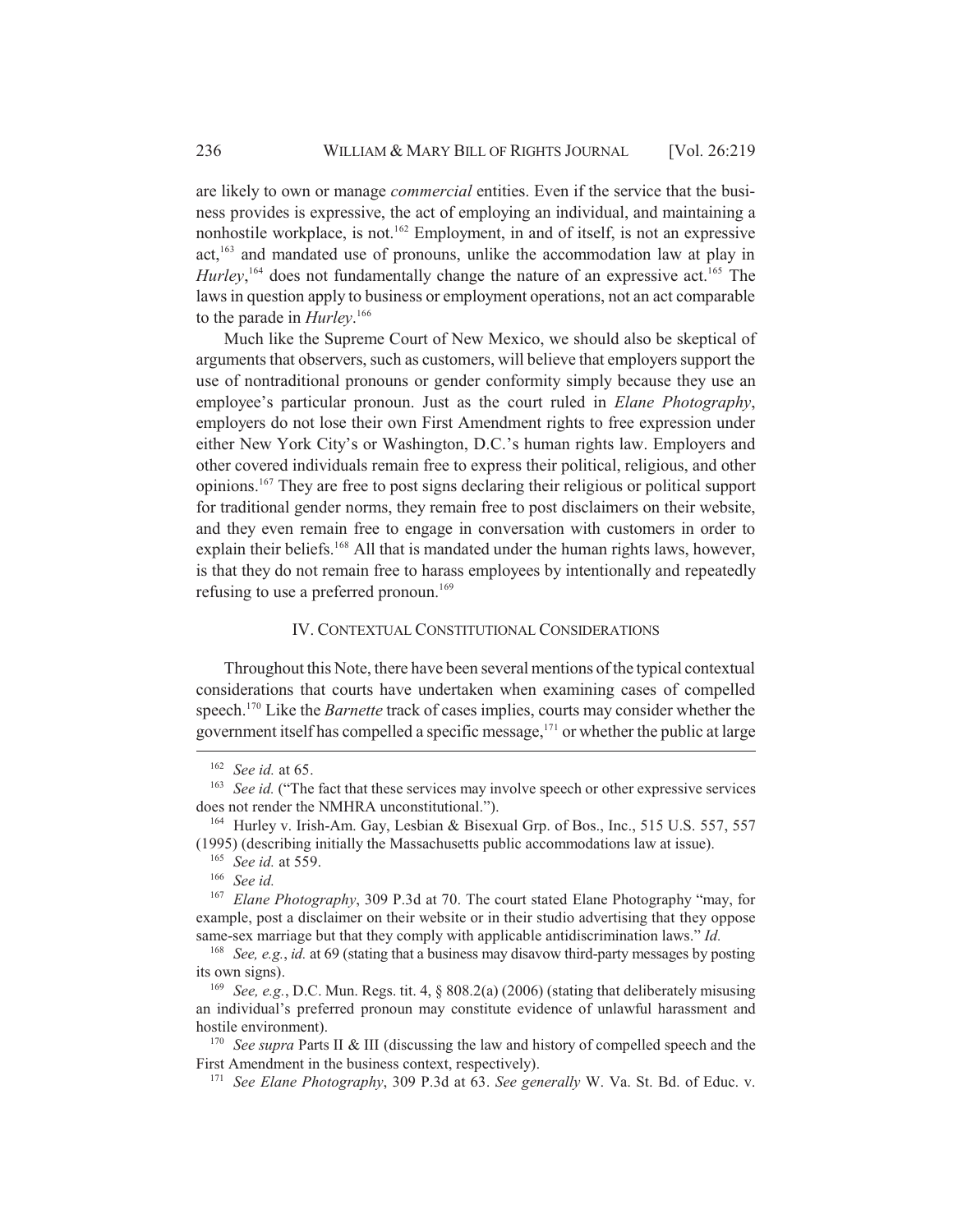will misattribute the compelled speech as being expressly supported by the speaker.<sup>172</sup> Courts may also consider the type of space where the speech takes place, $1^{73}$  or whether speakers have an actual opportunity to disassociate from the compelled speech.<sup>174</sup> This Note suggests that where the government itself has not mandated an ideological message, the latter question is more important. In instances of compelled speech, do compelled "speakers" have an opportunity to disassociate from the speech? This is not only because it is a consideration upon which courts have relied on to a significant degree,<sup>175</sup> but also because of the underlying foundation of the compelled speech doctrine as a whole—"freedom of mind."<sup>176</sup> That is to say, the dissociative inquiry here is the critical question because the compelled-speech concern is less the required action of speaking, and more the concern that speakers will be forced to "alter [their] own message" without recourse.<sup>177</sup>

Contrary to the concept put forward above and suggested in *Elane Photography*, 178 there is an entirely valid argument to be made that we cannot practically expect private employers to post signs in their establishments announcing their support for traditional gender roles. Further, it is not an altogether unreasonable question to ask whether employers with deeply held beliefs—religious, political, or otherwise should have to resort to doing so in the first place. But the contrary point outweighs the argument. It seems that the point is not so much the *methods* by which an employer can disassociate themselves, as much as whether there is a bona fide, reasonable opportunity to do so.<sup>179</sup> No legal test is going to turn on whether an employer or other compelled speaker has the option of posting signs.<sup>180</sup> Rather, the lynchpin in compelled speech for whether a compelled speaker has a bona fide opportunity

<sup>173</sup> *See, e.g.*, PruneYard Shopping Ctr. v. Robins, 447 U.S. 74, 96 (1980) (Powell, J., concurring) ("[O]ur decision is limited to the type of shopping center involved in this case.").

<sup>174</sup> *See, e.g.*, *id.*; Rumsfeld v. Forum for Acad. & Institutional Rights, Inc., 547 U.S. 47, 65 (2006); *Hurley*, 515 U.S. at 557 (considering the practicability of disavowing connection to the compelled inclusion of an LGBTQ group in a parade).

<sup>175</sup> *See supra* notes 94, 173 and accompanying text.

<sup>176</sup> W. Va. St. Bd. of Educ. v. Barnette, 319 U.S. 624, 637 (1943).

<sup>177</sup> Cressman v. Thompson, 798 F.3d 938, 964 (10th Cir. 2015) (quoting Pac. Gas & Elec. Co. v. Pub. Utils. Comm'n of Cal., 475 U.S. 1, 16 (1986)).

<sup>178</sup> 309 P.3d 53, 70 (N.M. 2013), *cert. denied*, 134 S. Ct. 1787 (2014) (suggesting that Elane Photography could simply post disclaimers in its store or on its website).

<sup>179</sup> *See, e.g.*, *Hurley*, 515 U.S. at 576–77 (considering the practicability of disavowing connection to the compelled inclusion of an LGBTQ group in a parade).

<sup>180</sup> *But see Elane Photography*, 309 P.3d at 69 (stating that persons may disclaim sponsorship of specific messages by virtue of state law).

Barnette, 319 U.S. 624, 641 (1943) (questioning whether a public program may compel youth to unite).

<sup>172</sup> *See, e.g.*, Hurley v. Irish-Am. Gay, Lesbian & Bisexual Grp. of Bos., Inc., 515 U.S. 557, 576–77 (1995) (reasoning that, in the context of a parade, in which individuals are considered to be part of the expressive whole, compelled inclusion of an LGBTQ group is more likely to be perceived as part of the parade's message).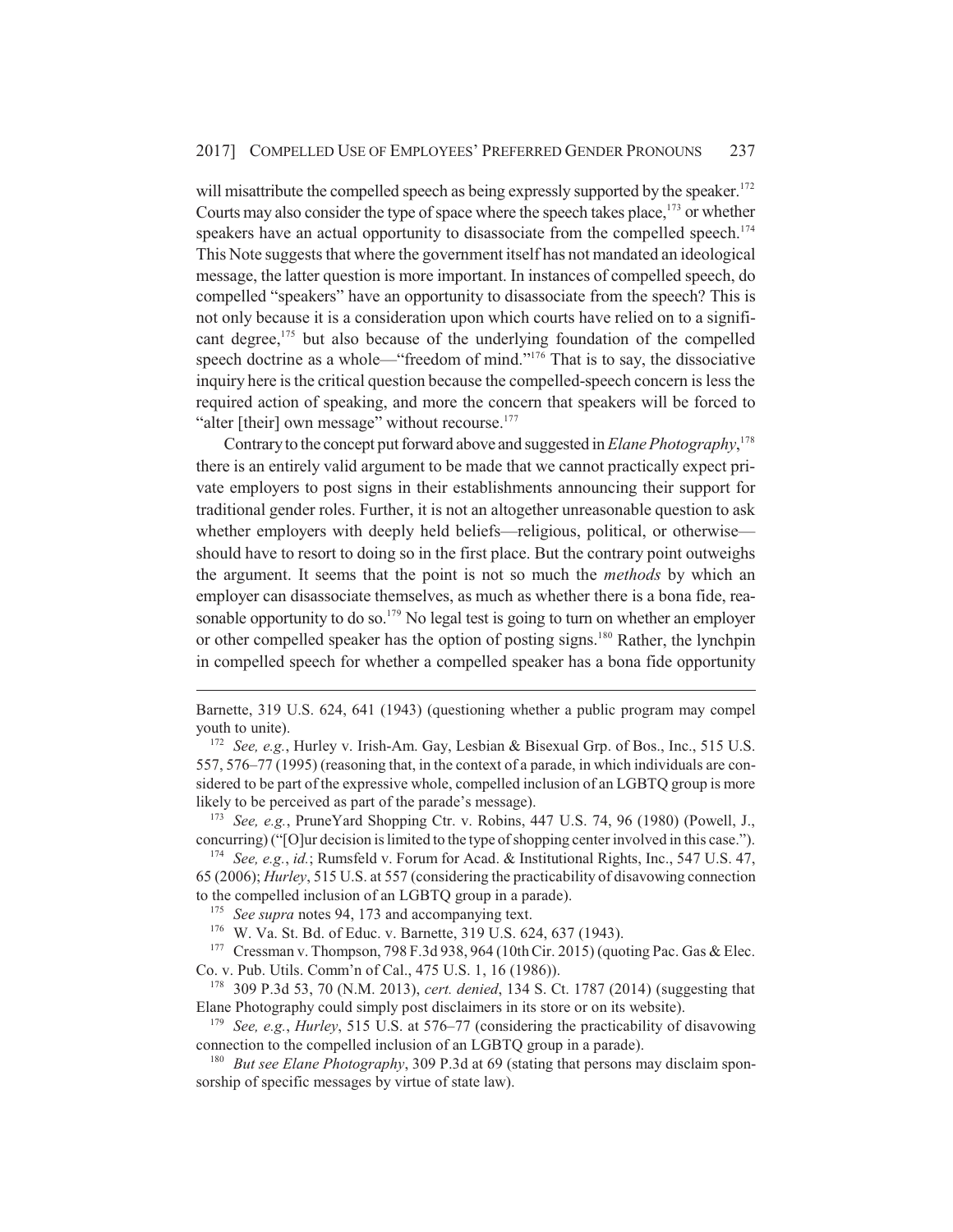to disavow the speech is arguably contextual, turning on something of a time, place, and manner consideration.<sup>181</sup>

Additional U.S. Supreme Court precedent is relevant here. In *PruneYard Shopping Center v. Robins*, the Court rejected a similar argument, upholding a state law requiring a shopping center to allow other individuals' expressive activities on its property.182 In relevant part, a group of high school students set up a table in the courtyard of PruneYard shopping center in Campbell, California, seeking to request support for their opposition to a United Nations resolution against "Zionism."<sup>183</sup> The students disseminated pamphlets and asked patrons to sign petitions, which would be sent to the President of the United States and Members of Congress.<sup>184</sup> The record before the Court indicated that the students' activity was peaceful, and PruneYard's patrons did not object.<sup>185</sup> PruneYard's security instructed the students to leave.<sup>186</sup> The students brought suit, seeking to enjoin PruneYard from denying them access for the purpose of distributing their petitions.<sup>187</sup>

Justice Rehnquist delivered the opinion of the Court, ultimately upholding the decision of the Supreme Court of California, which had held that the California Constitution protects reasonably exercised speech and petition in shopping centers, even if the shopping centers are privately owned.<sup>188</sup> PruneYard drew comparisons

<sup>181</sup> *See, e.g.*, PruneYard Shopping Ctr. v. Robins, 447 U.S. 74 (1980) (considering the public nature of a shopping mall, the likelihood that customers will associate pamphleteers' message with the proprietors, and the ability of the proprietor to disavow the pamphleteers' speech). For a discussion of time, place, and manner restrictions, see *United States v. Albertini*, 472 U.S. 675, 688–89 (1985) (reasoning that neutral regulations that incidentally burden speech or govern the time, place, or manner of expression are to be examined in terms of their general effect); see also *Clark v. Community for Creative Non-Violence*, 468 U.S. 288, 295 (1984) (further discussing permissible time, place, and manner restrictions).

<sup>182</sup> *PruneYard*, 447 U.S. 74 (holding that appellants had not demonstrated a burden on their First and Fourteenth Amendment rights).

<sup>183</sup> *Id.* at 77.

<sup>184</sup> *Id.*

<sup>185</sup> *Id.*

 $\frac{186}{187}$  *Id.* 

*Id.* 

<sup>&</sup>lt;sup>188</sup> *Id.* at 78, 88. In part, the California Supreme Court's decision was based off of the size and purpose of PruneYard. Robins v. PruneYard Shopping Ctr., 592 P.2d 341, 346–47 (Cal. 1979). The issue in the case was not the property or privacy rights of a singular homeowner or the owner of a small retail establishment. *Id.* Instead, PruneYard was a large shopping center. *Id.* at 342. Thus, the court held that a small number of orderly individuals soliciting signatures and handing out pamphlets, under "reasonable regulations" established by the shopping center, did not have a substantial effect on business operations or PruneYard's property rights. *Id.* at 347. The public interest in peaceful speech outweighed the owner's property interest. *Id.* It is worth pointing out that California's state constitution contains an *express* and *affirmative* guarantee of freedom of speech, ultimately more broad—at least on its face—than the United States Constitution's negative prohibition that the government may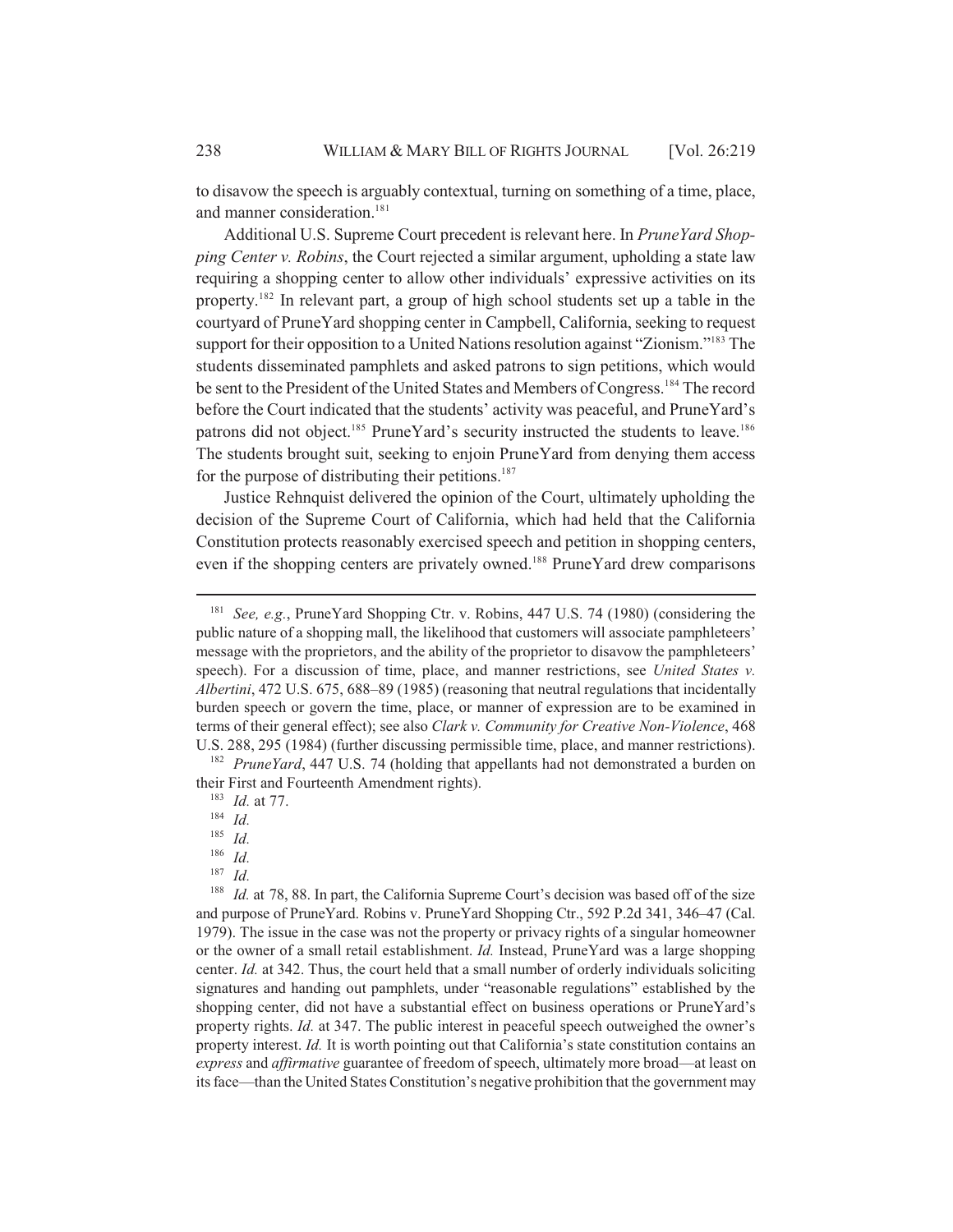to *Wooley*, arguing that the State could not compel a private property owner to use his property as a forum of speech for others, and that the State cannot constitutionally require an individual to participate in the distribution of an ideological message for the purpose that it will be observed by the public.<sup>189</sup> In upholding the ruling, Justice Rehnquist rejected PruneYard's comparison.190 Firstly, he wrote, in *Wooley* the government itself mandated the message, required that it be posted on property, used "as part of his daily life," and forbade covering it up.<sup>191</sup> Secondly, PruneYard is distinguishable from the speaker in *Wooley*. 192 By choice of the owner, PruneYard is not limited to personal use; instead, it is a shopping center open to the public. $193$ Nor does the State dictate any *specific* message.<sup>194</sup> Not only is there no risk of discrimination based on a particular message, but patrons are unlikely to assume that the views of the individuals passing out pamphlets are those of the owner.195 PruneYard, said Rehnquist, could expressly disavow any support for the message by simply posting signs disclaiming any sponsorship, and that the speakers are communicating their own message as permitted by law.<sup>196</sup>

The Court reached an analogous result in *Rumsfeld v. Forum for Academic & Institutional Rights*, in which the Court upheld as constitutional the Solomon Amendment, which denied federal funding to higher education institutions that refused to permit military recruiters access to campus and students equal to the access of other recruiters.<sup>197</sup> An association of law schools and law faculty brought suit, arguing, in part, that allowing access to the military recruiters would be seen as an indication that they found nothing objectionable about the military's policies, when they actually did.198 The Court, citing *PruneYard*, rejected the argument.199 Nothing about military recruiting, wrote Chief Justice Roberts, indicates that the law schools support the military's policy, and nothing in the Solomon Amendment restricts the schools or faculty from speaking freely about the Amendment or the military's policies.<sup>200</sup>

<sup>190</sup> *Id.* at 87.

<sup>192</sup> *Id.*

 $\frac{194}{195}$  *Id.* 

*Id.* 

<sup>198</sup> *Id.* at 52. Specifically, the association objected to the military's then-valid policy of prohibiting homosexuals from serving in the military. *Id.* Generally, under the policy individuals were not eligible for military service if they had engaged in homosexual acts, married a person of the same sex, or stated that they were a homosexual. *Id.* at 52 n.1.

<sup>199</sup> *Id.* at 65.

<sup>200</sup> *Id.*

not abridge freedom of speech. *Compare*CA.CONST. art. 1, § 2(a), *with* U.S. CONST. amend. I. <sup>189</sup> *PruneYard*, 447 U.S. at 86–87.

<sup>&</sup>lt;sup>191</sup> *Id.* (quoting Wooley v. Maynard, 430 U.S. 705, 715 (1977)).

<sup>193</sup> *Id.*

 $\frac{195}{196}$  *Id.* 

<sup>197</sup> 547 U.S. 47 (2006).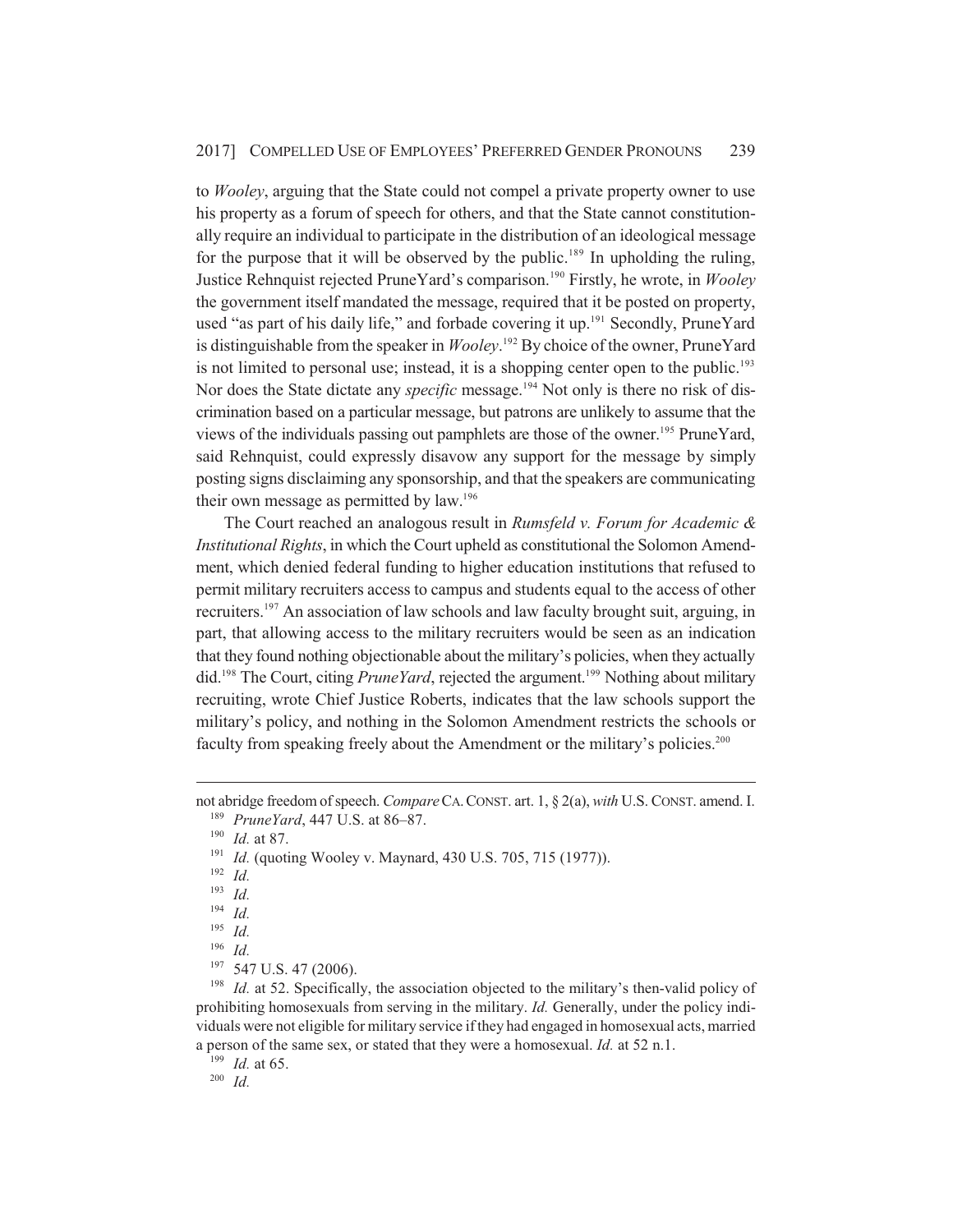Any argument that employers do not have the opportunity to disavow the use of employees' preferred pronouns should be similarly rejected. It is true, of course, that pronoun laws should be distinguished from the laws at play in *Rumsfeld*, *PruneYard*, and *Elane Photography*. As noted earlier, the pronoun laws compel actual speech, unlike in the previously mentioned cases.<sup>201</sup> But, accepting that the U.S. Supreme Court and lower courts alike have applied a contextual test to the question of whether compelled speakers have a legitimate opportunity to disavow the speech, such that their minds remain "free," then it becomes a disingenuous argument to say that, under the pronoun laws, employers cannot disavow the use of preferred gender pronouns.

For, under the contextual considerations that courts have taken into account, the employment context is not distinguishable enough, to any significant degree, from the context of a law school or shopping center. That is not to imply significant commonality in function, though. Obviously, law schools, shopping centers, and retail establishments are vastly different enterprises. Rather, the point is that courts have implicitly focused both on the *space* and the *means* available to dissociate from compelled speech. For instance, Justice Rehnquist, in *PruneYard*, pointed out the public nature of the shopping center,<sup>202</sup> stating that it is a business establishment where the public can come and go as they please.<sup>203</sup> Justice Rehnquist addressed the easy means by which PruneYard's owner could disassociate himself from the activities of the pamphleteers, saying it would be a simple matter to post signs renouncing support for anything that they said, and that they were communicating as permitted by law.204

*Rumsfeld*, too, discussed the ability to disassociate from the compelled speech.<sup>205</sup> Although Chief Justice Roberts ultimately concluded that the Solomon Amendment did not actually regulate speech or inherently expressive conduct, he concluded that there was little likelihood that law students would not appreciate the difference between the recruiter's speech and the law school's mere facilitating of recruiters' access.206 In doing so, Chief Justice Roberts compared *Rumsfeld* to a previous case, in which the Court held that "high school students can appreciate the difference between speech a school sponsors and speech the school permits because [they are] legally required to do so."207 In other words, the law school and faculty members

<sup>201</sup> In *Rumsfeld* in particular, the Court found that the Solomon Amendment in question did not actually regulate or compel *speech*. *See id.*

<sup>202</sup> Justice Rehnquist also pointed out that it was the *choice* of the owner to hold PruneYard out as a shopping center open to the public, rather than limiting for private purposes. 447 U.S. 74, 87 (1980). Quite conceivably, had the owner held the property for private purposes, the result would have been quite different, without ever reaching the Supreme Court. *Id.*

<sup>203</sup> *Id.*

<sup>204</sup> *Id.*

<sup>205</sup> *See generally* 547 U.S. at 47–48.

<sup>206</sup> *Id.* at 65.

<sup>207</sup> *Id.* For the case that Chief Justice Roberts discusses, see *Board of Education of the Westside Community Schools (Dist. 66) v. Mergens*, 496 U.S. 226 (1990).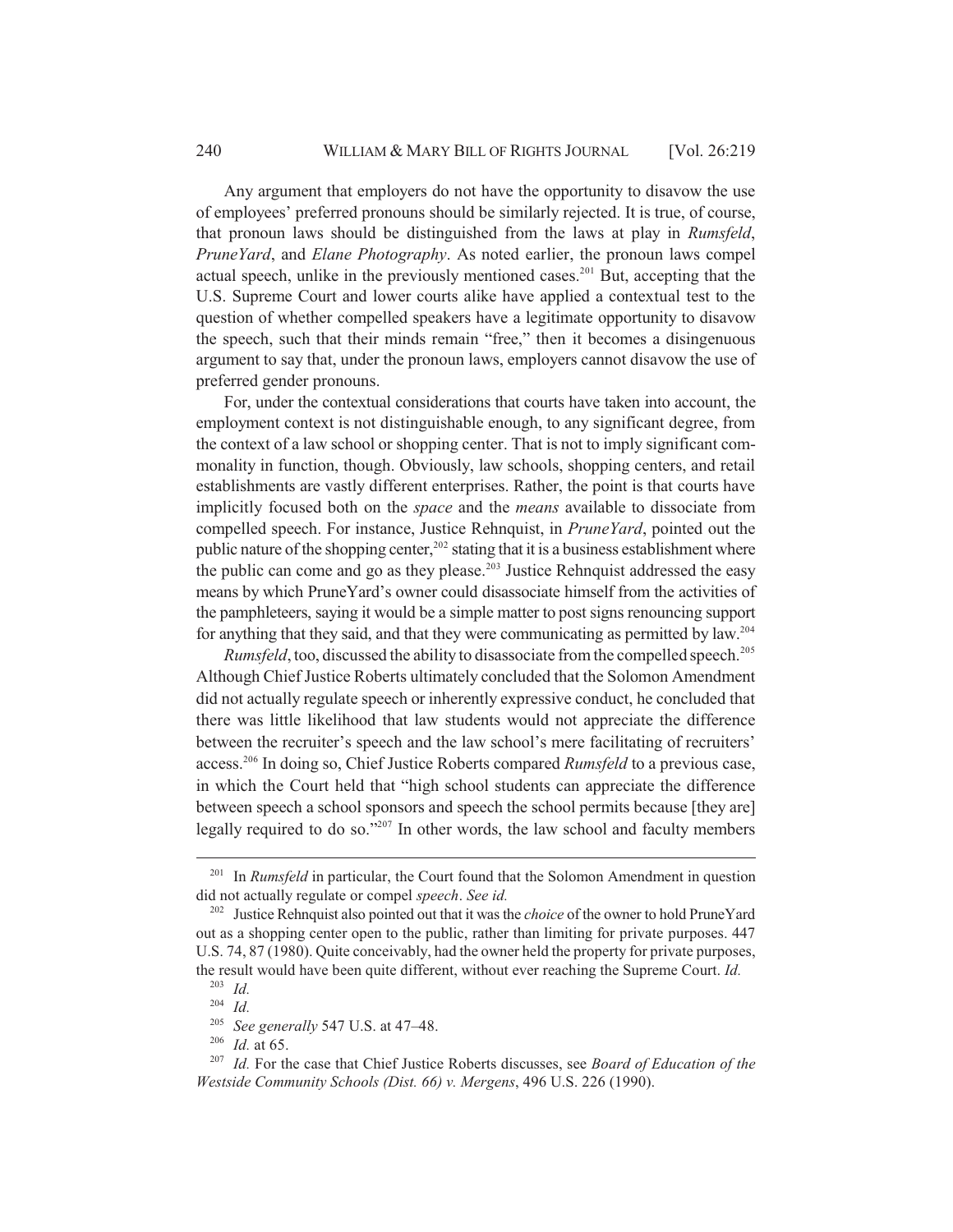were free to speak otherwise, having a legitimate opportunity to disavow the military's policies, and there was little likelihood that anyone would associate merely facilitating access for recruiters with the law school's own message.<sup>208</sup>

Taking into account similar considerations, then, it is clear that private enterprises like restaurants, retail stores, and other service establishments are able to disassociate from the compelled use of employees' pronouns.<sup>209</sup> Contextually, privately owned businesses open to the public are not dissimilar enough from a public accommodation like a shopping center such that patrons would think mere compliance with the law is support for a particular ideological message.<sup>210</sup> Nor, to make the same point, is compliance with anti-discrimination law dissimilar enough from compliance with the Solomon Amendment such that the required use of pronouns would convolute the speaker's own message beyond the point of distinguishability.211 Indeed, both *Rumsfeld* and *PruneYard* put great faith in the ability of the public to distinguish support for a message from compliance with the law.<sup>212</sup>

There is no reason here to discount the ability of the public to distinguish between compliance with the law and support for gender nonconformance. A distinct, but still relevant example, is compliance with health codes and notice regulations. For example, in restaurants and other retail food service enterprises, signs requiring employees to wash their hands before returning to work are already posted in places such as bathrooms and kitchens.<sup>213</sup> It is fair to say that it is common knowledge that state or municipal law requires restaurants to post the signs. Moreover, it is common knowledge that restaurants and other food service businesses are subject to health inspection and health and safety laws.<sup>214</sup> When a restaurant prominently displays a health grade in the window, visible to patrons as they enter, the public is easily able to determine that it is by law that a restaurant must post the health grade.<sup>215</sup> The constitutionality of such laws is hardly in question, even when—comparable to the license plate statute in *Wooley*—some health grade laws directly prohibit obscuring the sign, divesting the owner of a legal means to disavow the government mandated message.216 Yet, patrons intuitively do not transpose the government's message for the establishment's.<sup>217</sup>

The compelling interest in sanitation, and informing potential patrons about health risks, obviously outweighs any serious constitutional challenge to health-related sign

<sup>&</sup>lt;sup>208</sup> *Rumsfeld*, 547 U.S. at 65.<br><sup>209</sup> *Cf. id: PrupeYard, 447 U.* 

*Cf. id.*; *PruneYard*, 447 U.S. at 87.

<sup>210</sup> *PruneYard*, 447 U.S. at 87.

<sup>211</sup> *Cf. Rumsfeld*, 547 U.S. at 65.

<sup>&</sup>lt;sup>212</sup> *Id.*; *PruneYard*, 447 U.S. at 87–88.<br><sup>213</sup> *See e g* C<sub>AL</sub> HEALTH & SAFETY C

<sup>213</sup> *See, e.g.*, CAL. HEALTH & SAFETY CODE § 113953.5 (West 2007).

<sup>214</sup> *See, e.g.*, N.Y.C., N.Y., HEALTH CODE tit. 24, § 81.51 (2017).

<sup>&</sup>lt;sup>215</sup> *See id.*<br><sup>216</sup> *See e c* 

<sup>&</sup>lt;sup>216</sup> *See, e.g., id.; cf.* Wooley v. Maynard, 430 U.S. 705, 717 (1977).<br><sup>217</sup> *Cf. Rumsfeld y. Forum for Acad & Institutional Rights Inc.* 5

*Cf.* Rumsfeld v. Forum for Acad. & Institutional Rights, Inc., 547 U.S. 47 (2006); *PruneYard*, 447 U.S. at 87–88.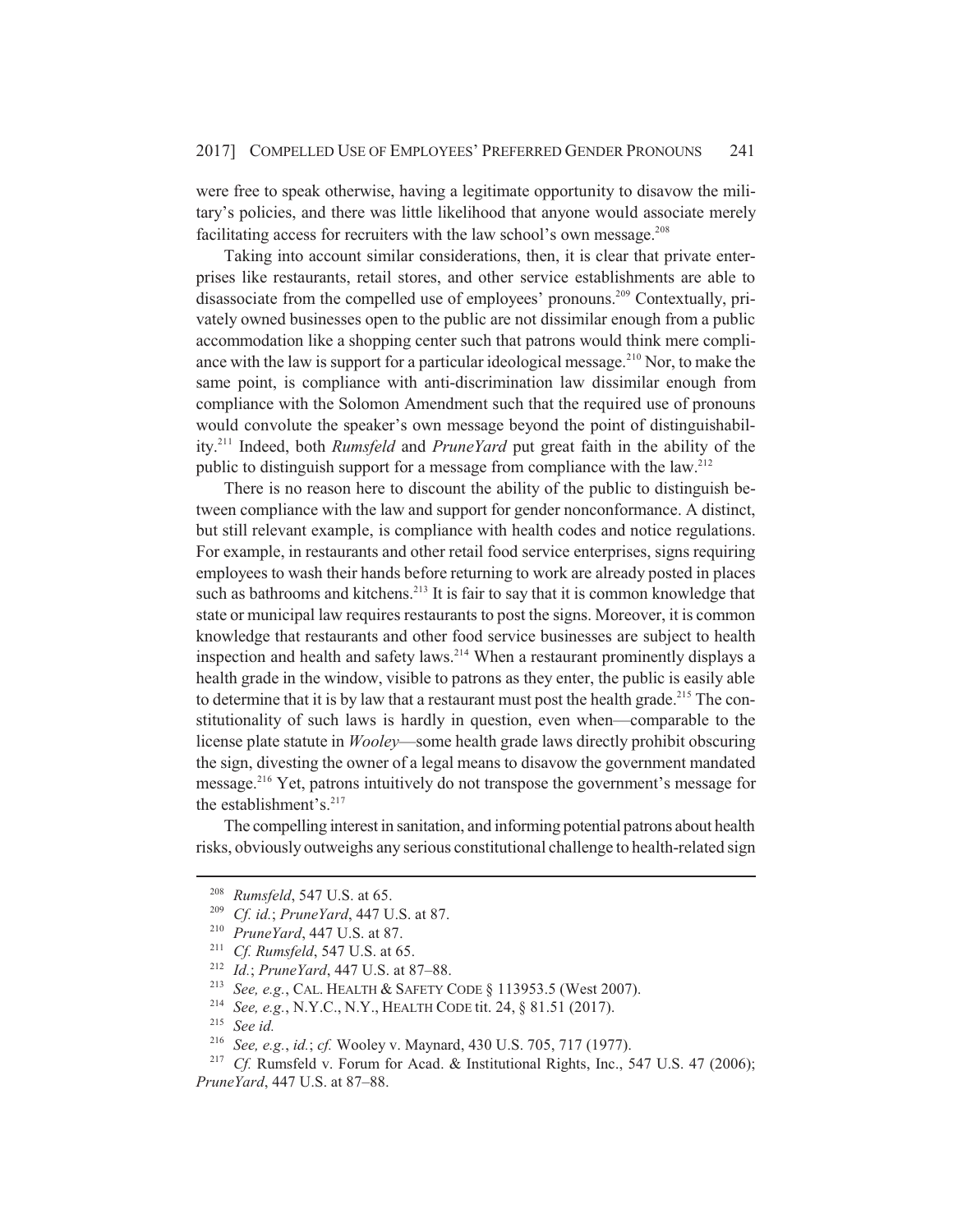posting laws, which at most have de minimis effect on speech.<sup>218</sup> And, in fairness, health laws, as opposed to issues like gender equality and sexuality, are hardly politically charged.<sup>219</sup> But the point is not the politicization of the speech, but whether, contextually, private establishments have the space and the means to disavow the pronoun laws' required speech.<sup>220</sup> It seems that they do.<sup>221</sup>

To follow on the previously posed example, because handwashing signs are already posted in bathrooms and in kitchens, and health grades in windows, it seems of minimal conceivable burden to—by *choice—*post a sign disavowing the use of preferred pronouns and stating that the particular establishment does not subscribe to a government (or employee's) "message," but fully complies with the law. Moreover, as noted before, nothing in the pronoun laws restricts what private employers may say about the pronoun laws, or even what they may say about gender identity in general, so long as the employer's speech does not create a hostile work environment.<sup>222</sup> Thus, both because the pronoun laws do not restrict what employers may say *about* the pronoun laws, and because there is small likelihood that the public and patrons will assume compliance with the law is the employer's personal message, private employers have the *space* to disavow the mandated message.<sup>223</sup>

Finally, on much the same virtues as the space for speech, private employers have the *means* to disavow the mandated speech.<sup>224</sup> Though, again, no legal test should turn on the simple ability to post a sign, private employers remain free to do

<sup>221</sup> *Cf. id.*<br><sup>222</sup> DC N

<sup>218</sup> *Compare PruneYard*, 447 U.S. at 87 (upholding a state law requiring a shopping center to allow other individuals' expressive activities on its property because the messages were not dictated by the state and the center could disavow any sponsorship of the message), *with Wooley*, 430 U.S. at 717 (holding that the government cannot mandate an individual to post specific government-sponsored messaging on private property for the purpose that it be seen by the public).

<sup>219</sup> *See, e.g.*, Curtis M. Wong, *Indiana's Memories Pizza Reportedly Becomes First Business to Reject Catering Gay Weddings*, HUFFINGTON POST (Apr. 1, 2015, 12:16 PM), http://www .huffingtonpost.com/2015/04/01/indiana-pizza-gay-couples\_n\_6985208.html [https://perma .cc/5BVL-TK3S].

<sup>220</sup> *Cf. PruneYard*, 447 U.S. at 87.

D.C. Mun. Regs. tit. 4, § 808.2 (2006). Granted, there are some additional restrictions on what an employer may say, in that employers may not disclose the gender of an employee to others (specifically if the employee is transgender), may not ask questions of a personal nature about an employee's gender, or otherwise send communications in such a way that would alter the conditions of employee's employment and constitute harassment or create a hostile workplace. *Id.* However, this Note would still argue that the additional restrictions are little different from other labor laws prohibiting workplace harassment, and that they do not compel speech in the same way as the pronoun-use provision.

<sup>&</sup>lt;sup>223</sup> This Note uses "space" not to denote a physical state of available area, but rather a permitted margin of variation, or, in other words, the *latitude* that private employers have to speak their own message, disavowing anything the government requires. *Cf. PruneYard*, 447 U.S. at 87.

<sup>224</sup> *See id.*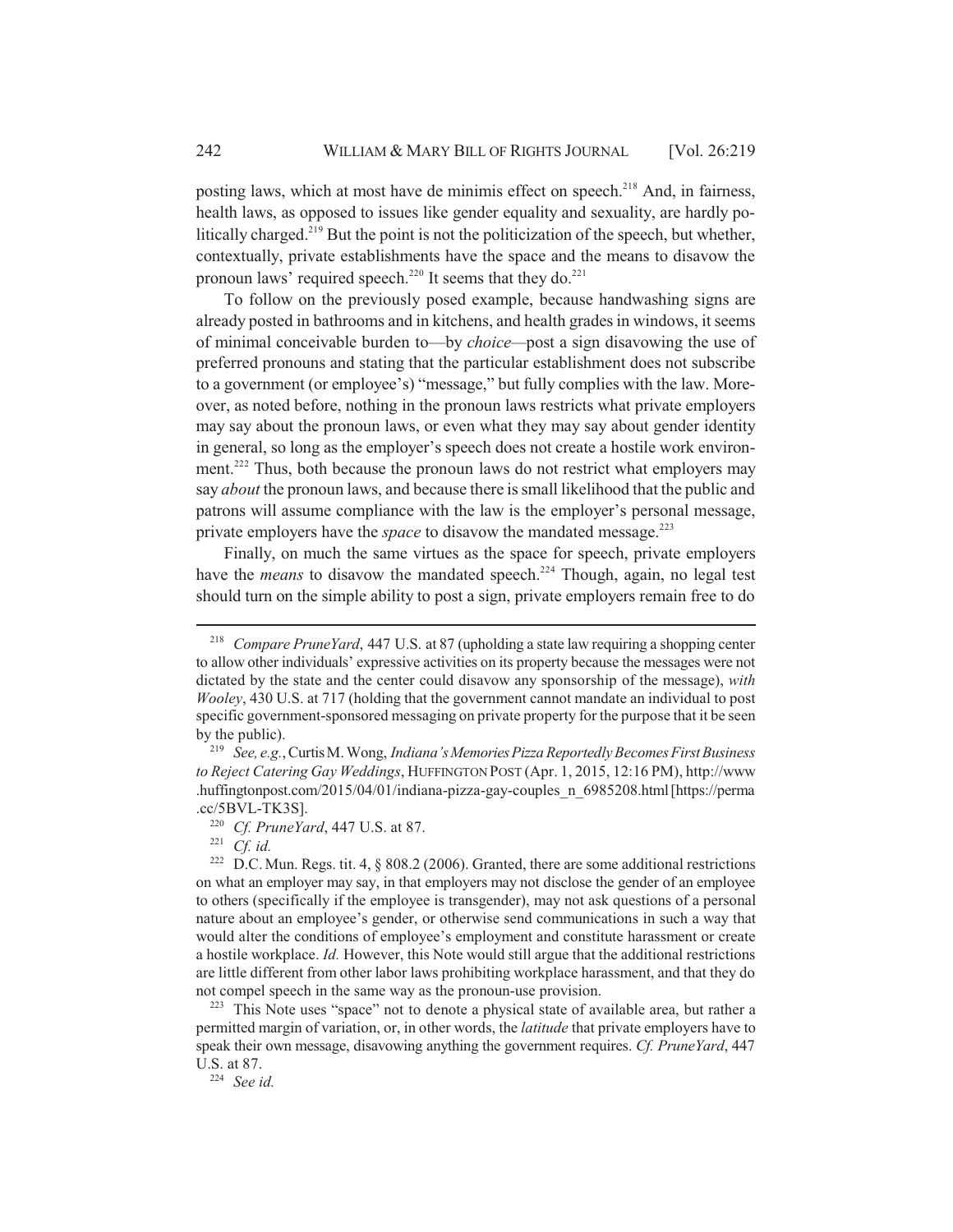so. There is no legal provision preventing employers from posting disclaimers. And unlike the parade organization in *Hurley*, employers are not acting in a context where it would be imprudent or difficult to do so. $225$  The constitutional question could turn differently if the pronoun law was overbroad, forbidding *any* speech or conduct about gender pronouns. But, as it stands, the law is narrowly tailored to its antidiscriminatory goal, going so far, in fact, as to give great deference to employers.<sup>226</sup> Indeed, Washington, D.C.'s pronoun law specifically enumerates that, in any legal action under the law, the totality of the circumstances is to be considered, taking into account whether the misuse of a pronoun was repeated, humiliating, and threatening, or a mere utterance.<sup>227</sup> Thus, employers easily have the means available by which to disavow their support for nontraditional use of gender pronouns, while simultaneously signaling their compliance with law.

In sum, there are laws that have clearly left neither the space nor means to disavow a compelled message.<sup>228</sup> One need only look at *Barnette*, where students were compelled to physically salute the flag or face expulsion, without the latitude to speak against the message, or a means to do so that would not also result in expulsion.<sup>229</sup> Here, however, there is no such lack of space or means. The pronoun laws in question are tailored to their purpose, limiting neither the space given to employers to speak against the law, nor the means by which they can do so.<sup>230</sup>

## V. AN ALTERNATIVE: ANTI-DISCRIMINATION LAWS AND THE LISTENER INTEREST

The Supreme Court of New Mexico is not alone in its belief in *Elane Photography* that anti-discrimination laws serve legitimate purposes beyond expressing government values.231 As mentioned above, instances of courts' unwillingness to accept

<sup>&</sup>lt;sup>225</sup> Though it seems hyperbolic, this Note uses the repeated example of physical sign posting because it is an apt, easy-to-implement illustration of a means-based measure that private employers may take to disavow a message with which they disagree, but with which they are legally compelled to display. Moreover, it is a reoccurring theme in U.S. Supreme Court precedent. *See, e.g.*, Rumsfeld v. Forum for Acad. & Institutional Rights, Inc., 547 U.S. 47, 65 (2006); *see also PruneYard*, 447 U.S. at 87. The use of the example of signposting, however, by no means delimits the available methods by which an employer can disavow the use of non-traditional pronouns. So long as employers' communication does not establish harassment, they are free to use other methods. For instance, they could post a message on their website. Employers could also simply express their personal opinion to patrons who inquire.

<sup>226</sup> D.C. Mun. Regs. tit. 4, § 808.1 (2006).

<sup>227</sup> *Id.*

<sup>228</sup> *See, e.g.*, W. Va. St. Bd. of Educ. v. Barnette, 319 U.S. 624 (1943).

<sup>229</sup> *Id.* at 626, 629.

<sup>&</sup>lt;sup>230</sup> Admittedly, this brings up a difficult-to-answer question. How far can an employer go in speaking against the pronoun laws, or gender nonconformity in general, before that too constitutes a hostile workplace, thereby chipping away at the purpose of the law?

<sup>231</sup> Elane Photography, LLC v. Willock, 309 P.3d 53, 64 (N.M. 2013), *cert. denied*, 134 S. Ct. 1787 (2014).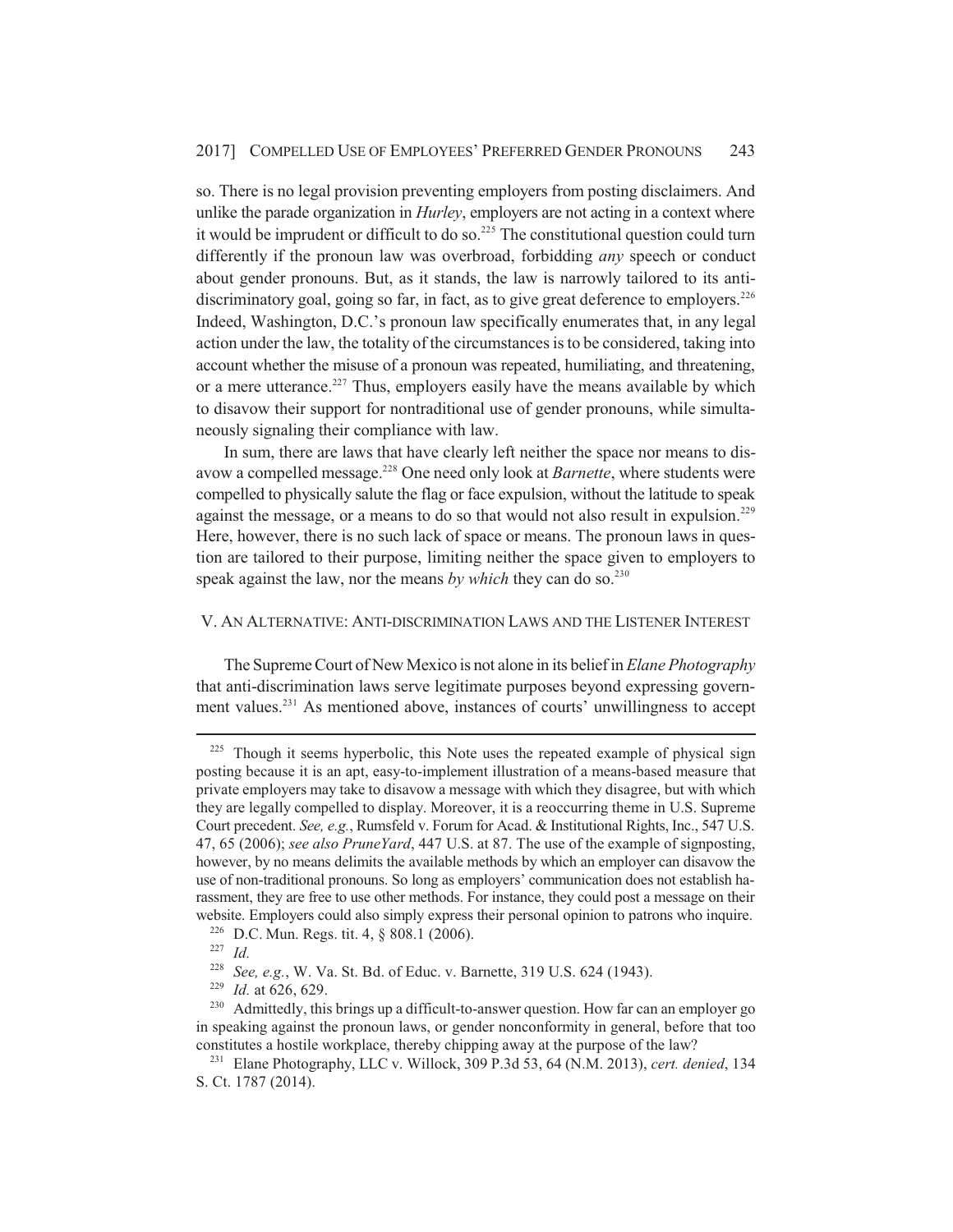First Amendment arguments against anti-discrimination laws are evident.<sup>232</sup> Indeed, a Colorado case, *Craig v. Masterpiece Cakeshop, Inc.*, reaches a consonant result.<sup>233</sup> The facts reflect a familiar pattern. The plaintiffs, a gay couple, visited Masterpiece bakery to order a cake for their wedding.<sup>234</sup> Defendant Phillips informed them that he could not create a wedding cake for a same-sex wedding due to his religious beliefs.<sup>235</sup> The couple left and later filed charges with the Colorado Civil Rights Division, alleging discrimination based on sexual orientation in violation of the Colorado Anti-Discrimination Act (CADA).<sup>236</sup>

Although the court did not reach the narrow question of whether the act itself of baking a cake for a same-sex wedding was inherently expressive conduct, in which case Masterpiece's First Amendment rights may be at issue, $237$  the court did reason that CADA was neutral and generally applicable.<sup>238</sup> Thus, the court stated that only rational basis scrutiny applied,<sup>239</sup> in which case CADA was rationally related to Colorado's asserted interest in eliminating discrimination in public accommodations, overcoming any First Amendment concerns.<sup>240</sup> Much like the Supreme Court of New Mexico, though, the court here ruled that baking and selling a wedding cake to customers on a nondiscriminatory basis "does not convey a celebratory message about same-sex weddings likely to be understood by those who view it."<sup>241</sup> If anything, said the court, the message was likely to be attributed to the customer.<sup>242</sup> More to the point, however, is the court's statement that the U.S. Supreme Court has consistently held that states have a compelling interest in eliminating discrimination and that statutes such as CADA serve to further the stated interest.<sup>243</sup>

Thus, there is a deeper principle than First Amendment protections alone that runs through the cases discussed above. And even if all of the above is invalid on pure compelled speech grounds, the law could be upheld simply on the anti-discrimination principle put forth by the Colorado Court of Appeals in *Masterpiece* and the Supreme Court of New Mexico in *Elane Photography*—the state has a compelling interest in

<sup>234</sup> *Id.* at 276.

<sup>236</sup> *Id.* at 277.

<sup>232</sup> *See supra* notes 110–14 and accompanying text.

<sup>233</sup> 370 P.3d 272 (Colo. App. 2015), *cert. granted*, 85 U.S.L.W. 3593 (U.S. June 26, 2017) (No. 16-111).

<sup>&</sup>lt;sup>235</sup> *Id.* Phillips did, however, inform the couple that he would bake and sell them any other baked good. *Id.*

<sup>237</sup> *Id.* at 288.

<sup>238</sup> *Id.* at 293.

<sup>239</sup> *Id.* at 289, 293.

<sup>240</sup> *Id.* at 293–94.

<sup>241</sup> *Id.* at 286.

<sup>242</sup> *Id.*

<sup>243</sup> *Id.* at 293 (citing Bd. of Dirs. of Rotary Int'l v. Rotary Club, 481 U.S. 537, 549 (1987) (holding that the government has "a compelling interest in eliminating discrimination against women in places of public accommodation")).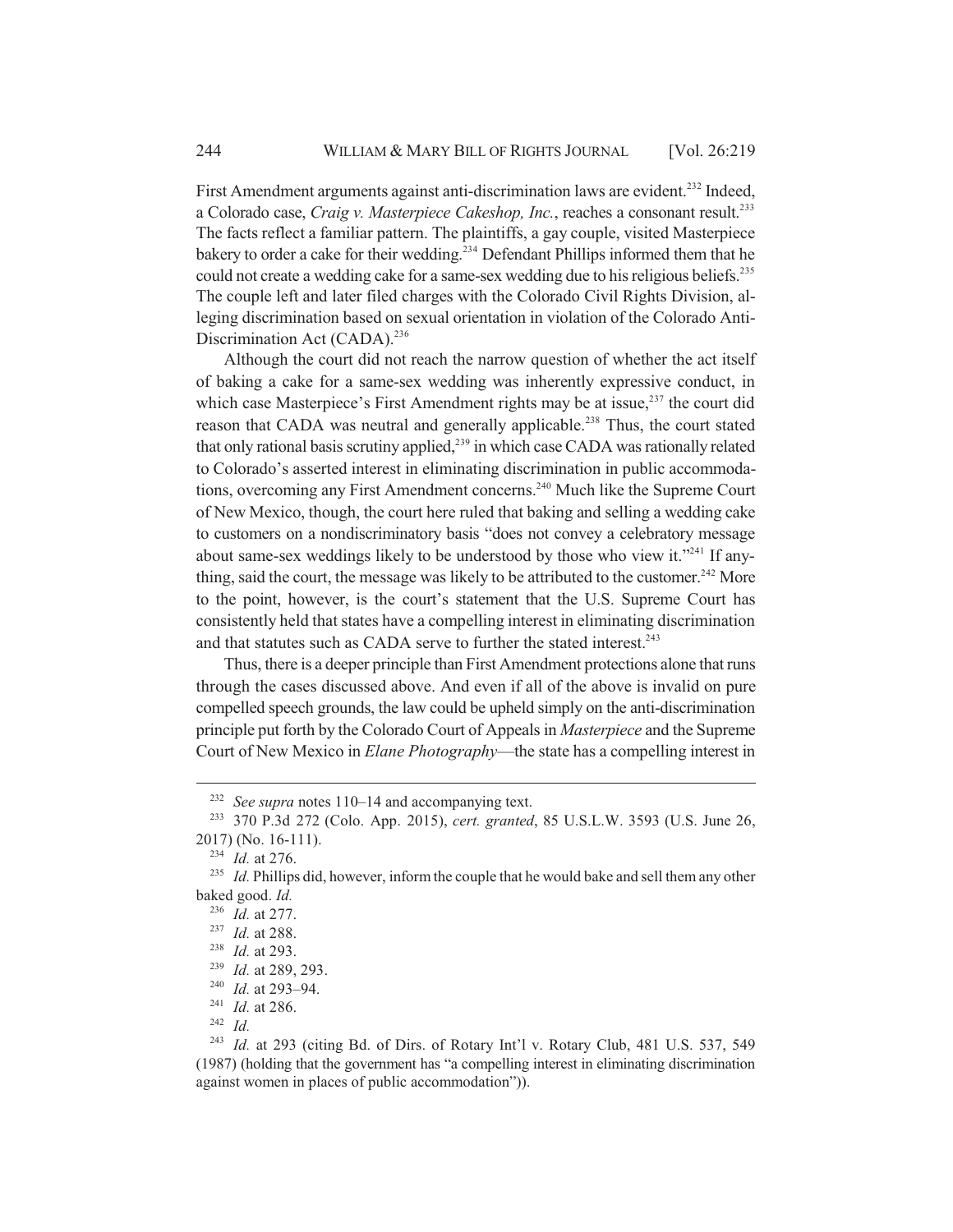anti-discrimination laws that go "beyond expressing government values."<sup>244</sup> For, "they ensure that services are freely available in the market, and they protect individuals from humiliation and dignitary harm."245

Anti-discrimination laws generally are thus worthy of an examination in the context of compelled speech. This Part, therefore, very briefly argues in support of pronoun laws, as well as the idea that U.S. Supreme Court precedent supports a different, "listener" interest in speech cases where rights are in conflict. As is apparent from the line of cases discussed, at least in the gender and sexuality context, there is often conflict between the First Amendment rights of religious organizations and anti-discrimination legislation like that seen in Colorado, New Mexico, and New York City.<sup>246</sup> If so, assuming employers cite religious or political objections, then even in light of all of the above, does not compelled speech under pronoun laws violate a speaker's "freedom of mind," the very concept to which Justice Jackson devoted so much space in *Barnette*?<sup>247</sup>

Although this Note has spoken at length about the employers' ability to retain their freedom to speak against the pronoun laws, in a sense we are still forced to answer in the affirmative. Because not only do the pronoun laws compel speech, but if Justice Jackson is to be believed, then the laws do invade the employer's freedom of mind by that very act. Is, then, a state's basic anti-discrimination principle enough to withstand the fairly considerable decline of religious freedom arguments upheld under the First Amendment? The answer is yes, for the reasons stated by the courts in the cases above.<sup>248</sup>

But there is another justification in compelled speech cases as well, one that is distinct from the speaker. That is to say, the *listener*. Rather than focusing on a speaker's "freedom of mind" argument against compelled speech, we can focus also on a listener interest. Specifically, "a neutral and detached viewpoint from which to decide which speaker in compelled speech cases should prevail."249 As one commentator has noted, listeners, typically the public, have fundamental interests in hearing information from a variety of sources, free from government distortion.<sup>250</sup> At base, the listener interest is an adequate, succinct explanation for the implicit First Amendment

<sup>244</sup> Elane Photography, LLC v. Willock, 309 P.3d 53, 64 (N.M. 2013), *cert. denied*, 134 S. Ct. 1787 (2014).

<sup>245</sup> *Id.*

<sup>246</sup> *Id.* at 70–71; *see Masterpiece Cakeshop*, 370 P.3d at 293–94; NYC COMM'N ON HUMAN RIGHTS, LEGAL ENFORCEMENT GUIDANCE ON DISCRIMINATION ON THE BASIS OF GENDER IDENTITY OR EXPRESSION: LOCAL LAW NO. 3 (2002); N.Y.C. ADMIN. CODE § 8-102(23) (2016).

<sup>247</sup> *See generally Barnette*, 319 U.S. 624 (1943).

<sup>248</sup> *Elane Photography*, 309 P.3d at 72–73, 75; *see Masterpiece Cakeshop*, 370 P.3d at 288, 291–92.

<sup>249</sup> Sacharoff, *supra* note 65, at 335.

<sup>250</sup> *Id.* at 334.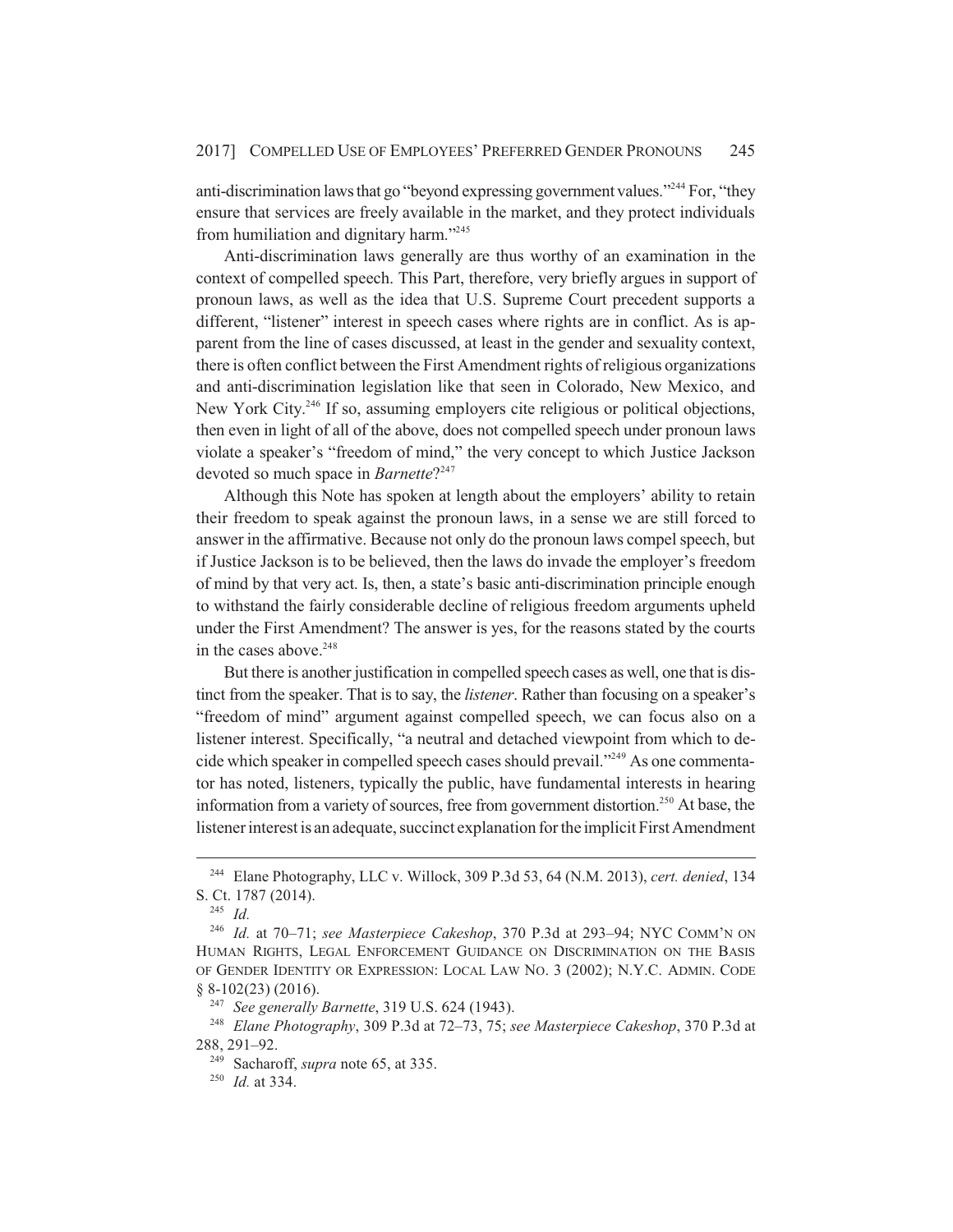prohibition against compelled speech in general.251 Because, as *Barnette* and *Wooley* suggest, government-compelled speech dilutes the pool of information available to listeners.<sup>252</sup> In other words, government-compelled speech violates the First Amendment because the government becomes the ultimate "editor" of everything the listener hears.<sup>253</sup> Quite contrary to the aims of the First Amendment, the government harms listeners by "amplif[ying] its own message through the mouths of unwilling citizens, giving listeners a mix of information skewed to the government viewpoint."254 That distortion eventually has the effect of interfering, not only with practical enterprises like deciding how to vote or discovering what information is actually true, but also with basic autonomy and deciding how to live.<sup>255</sup>

A substantially similar kind of listener interest supports the pronoun statutes in New York City and Washington, D.C. As suggested earlier, employers are already subject to some abridgment of their First Amendment rights under anti-discrimination laws like the Civil Rights Act.<sup>256</sup> An abridgment for which the justification is the rights of individuals like people of color or women who could otherwise be discriminated against.<sup>257</sup> Specifically, the Court has upheld major anti-discrimination legislation, such as Title II of the Civil Rights Act, to "vindicate 'the deprivation of personal dignity'" that accompanies discrimination.<sup>258</sup> Indeed, Justice Brennan wrote of that vindication, that the "stigmatizing injury, and the denial of equal opportunities that accompanies it, is surely felt as strongly by persons suffering discrimination on the basis of their sex as by those treated differently because of their race."<sup>259</sup>

By every stretch of the imagination, this justification for the anti-discrimination laws is a profound listener interest. As opposed, though, to the "neutral," outside listener—i.e., the public—at play in *Barnette*, *Wooley*, and *Tornillo*, in anti-discrimination contexts, the listener is far from neutral, because they face indignity and harm.<sup>260</sup> In *Wooley*, for instance, the neutral, outside listener has an interest in undiluted information, where the Maynards are forced to display a government-authored

<sup>257</sup> *See* Heart of Atlanta Motel, Inc. v. United States, 379 U.S. 241, 250 (1964).

<sup>258</sup> Roberts v. U.S. Jaycees, 468 U.S. 609, 625 (1984) (quoting *Heart of Atlanta Motel*, 379 U.S. at 250).

<sup>259</sup> *Id.*

<sup>260</sup> Wooley v. Maynard, 430 U.S. 705, 715 (1977); Miami Herald Publ'g Co. v. Tornillo, 418 U.S. 241, 248 (1974); W. Va. St. Bd. of Educ. v. Barnette, 319 U.S. 624, 634 (1943).

<sup>251</sup> *Id.*

<sup>252</sup> Wooley v. Maynard, 430 U.S. 705, 715 (1977). *See generally* W. Va. St. Bd. of Educ. v. Barnette, 319 U.S. 624 (1943).

<sup>253</sup> Sacharoff, *supra* note 65, at 333.

<sup>254</sup> *Id.*

<sup>255</sup> *Id.* at 374.

<sup>256</sup> *See, e.g.*, Crawford v. Willow Oaks Country Club, Inc., 66 F. Supp. 2d 767, 769–70 (E.D. Va. 1999) (discussing freedom of association and employment discrimination in the context of private clubs).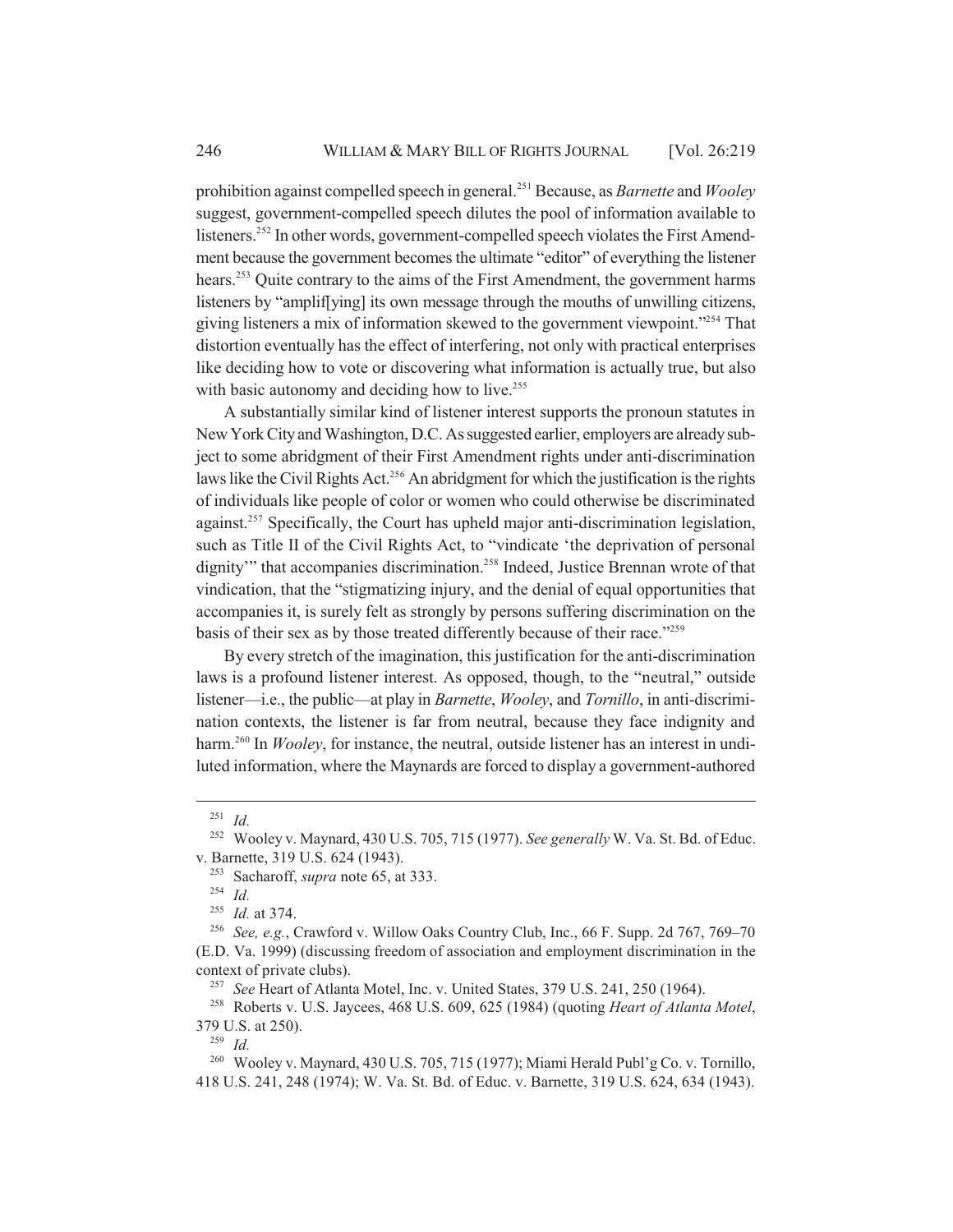message.261 The listener, however, is otherwise uninvolved in the conflict between the speech of the government and the rights of the Maynards, thus remaining neutral.<sup>262</sup> In effect, in ruling based upon the notion of "freedom of mind" and an abhorrence for a government that can unilaterally "prescribe what shall be orthodox in politics . . . or other matters of opinion," courts have applied a balancing test between the government message and the listener's neutral interest in undiluted information.263 In *Barnette*, *Wooley*, and *Tornillo*, the balance rightly tipped in favor of the listener interest in undiluted information.264

Anti-discrimination cases, like *Elane Photography*, which implicate compelled speech, however, were not decided on a neutral listener interest; rather, they were arguably decided on a dignitary listener interest.<sup>265</sup> Indeed, the Supreme Court of New Mexico stated in *Elane Photography* that not only did New Mexico's Human Rights Act not unconstitutionally impose a government message, but it had the purpose of protecting individuals from discrimination, and thus, from "humiliation and *dignitary harm*."266

Where cases of compelled speech involve anti-discrimination statutes like the pronoun laws of New York City and Washington, D.C., the case could turn on the weight of dignitary harm and the compelling interest the state has in ending discrimination.<sup>267</sup> That is to say, where there is a clear state interest in ending discrimination, and without the law in place, dignitary harm likely results to the listener, then the law may yet be constitutional.

If not on the grounds of pure compelled speech doctrine, then this Note posits that pronoun laws are constitutional under U.S. Supreme Court precedent upholding anti-discrimination laws on the basis that they defend individual dignity. Employees protected by the pronoun laws clearly have a listener interest in being addressed consonantly with their gender identity.<sup>268</sup> And as the recipient of their employer's speech, employees are subject to the unique harm that results if consistently harassed in a manner that devalues their identity.<sup>269</sup> And though the employer's "freedom of mind" may be affected as a result, the "stigmatizing injury" to the listener employee surely outweighs any incidental chilling of the employer's speech. The laws have an important purpose that "go beyond expressing government values."270 They vindicate

<sup>261</sup> *Wooley*, 430 U.S. at 715; *see also* Sacharoff, *supra* note 65, at 399.

<sup>262</sup> Sacharoff, *supra* note 65, at 399.

<sup>263</sup> *Barnette*, 319 U.S. at 637, 642.

<sup>264</sup> *Wooley*, 430 U.S. at 717; *Tornillo*, 418 U.S. at 256–57; *Barnette*, 319 U.S. at 642.

<sup>265</sup> *See, e.g.*, Elane Photography, LLC v. Willock, 309 P.3d 53, 64–65 (N.M. 2013), *cert. denied*, 134 S. Ct. 1787 (2014).

<sup>266</sup> *Id.* (emphasis added).

<sup>267</sup> *See, e.g.*, Heart of Atlanta Motel, Inc. v. United States, 379 U.S. 241, 250 (1964).

<sup>268</sup> Sacharoff, *supra* note 65, at 333–35.

<sup>269</sup> *Id.* at 333–34.

<sup>270</sup> *Elane Photography*, 309 P.3d 53 at 64.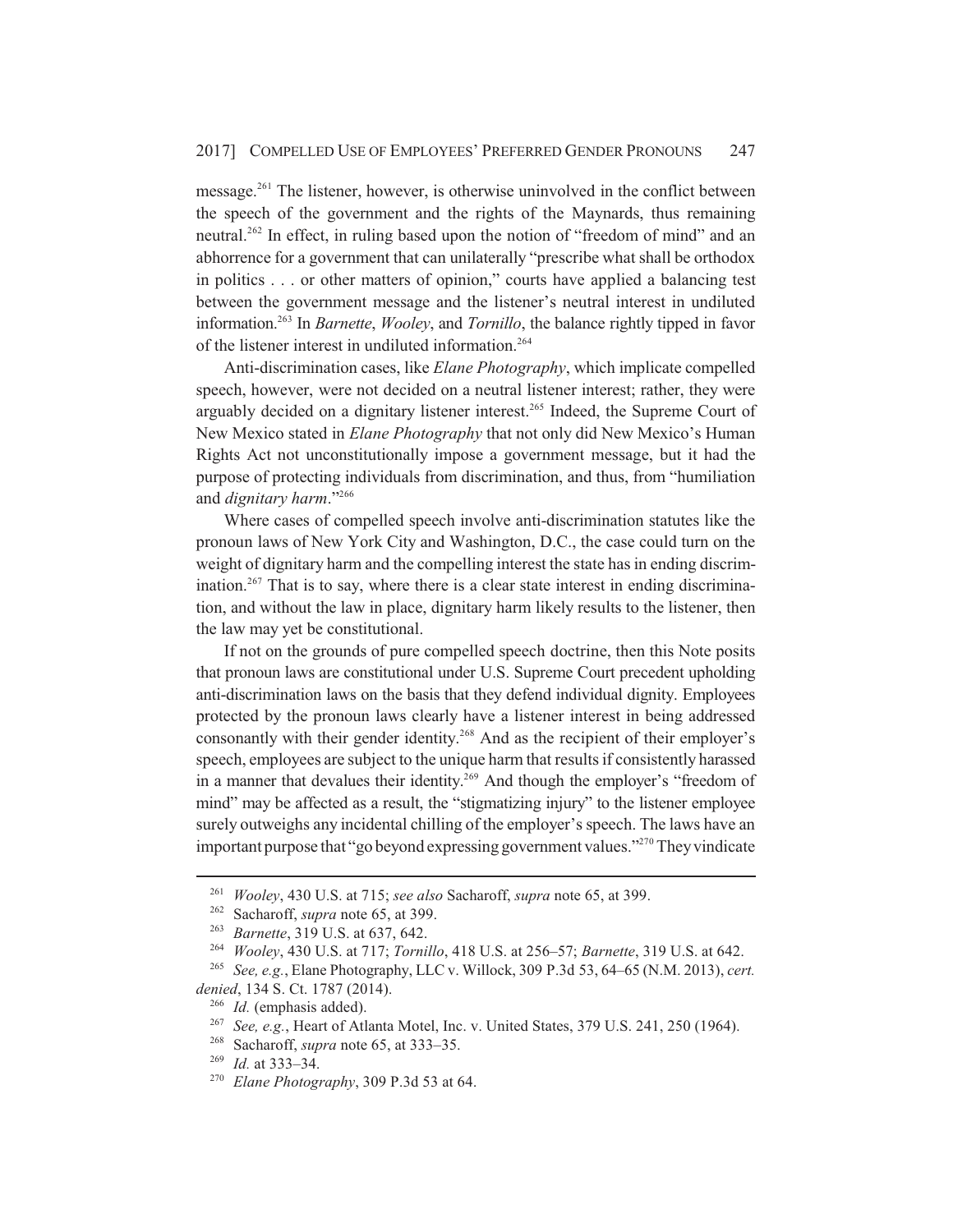"the deprivation of personal dignity"<sup>271</sup> that complements discrimination and harassment in the workplace.

#### **CONCLUSION**

Since Justice Jackson's poetic opinion in *Barnette*, the notion that the First Amendment prohibits the government from requiring an individual to speak the *government's* message has remained a principle equal in consequence to the prohibition on laws curbing speech in the affirmative sense.<sup>272</sup> That government might become puppet master is a threat equal to government as censor; both distort the total pool of information available to citizens, and impugn upon individuals' right to decide for themselves.<sup>273</sup> Indeed, the foundation of the compelled speech doctrine remains the principle of "freedom of mind."274

This Note has focused on exceptions to this golden rule of American constitutionalism, however. Specifically, this Note has focused on pronoun laws—laws that require employers to use the preferred gender pronouns of their employees. In doing so, it has concluded that pronoun laws are constitutionally valid. But it has not done so lightly. Pronoun laws, however slight the abridgment of speech may be, compel individuals to accommodate the message of another. Although the effect of the pronoun laws on the speaker is minimal, the difference between being compelled to use an employee's preferred pronoun and being compelled to salute the United States flag is naturally only one of degree.

Despite this conclusion of validity, however, during the writing of this Note, the U.S. Supreme Court granted certiorari in *Craig v. Masterpiece Cakeshop*.<sup>275</sup> Because this Note relied, in part, on the factually similar *Craig* and *Elane Photography v.* Willock,<sup>276</sup> the Court's decision could naturally affect the analysis leading to the conclusion that pronoun laws are constitutionally valid. With the recent confirmation of conservative Justice Neil Gorsuch to the Court,<sup>277</sup> it is possible the Court may

<sup>271</sup> *Heart of Atlanta Motel*, 379 U.S. at 250 (quoting S. REP. NO. 88-872, at 16 (1964)).

<sup>272</sup> *See* Wooley v. Maynard, 430 U.S. 705, 715 (1977); Miami Herald Publ'g Co. v. Tornillo, 418 U.S. 241, 256–57 (1974).

<sup>273</sup> Sacharoff, *supra* note 65, at 333–34.

<sup>274</sup> W. Va. St. Bd. of Educ. v. Barnette, 319 U.S. 624, 637 (1943).

<sup>275</sup> 370 P.3d 272 (Colo. App. 2015), *cert. granted*, 85 U.S.L.W. 3593 (U.S. June 26, 2017) (No. 16-111).

<sup>276</sup> Elane Photography, LLC v. Willock, 309 P.3d 53, 64 (N.M. 2013), *cert. denied*, 134 S. Ct. 1787 (2014).

<sup>277</sup> Ed O'Keefe & Robert Barnes, *Senate Confirms Neil Gorsuch to Supreme Court*, WASH. POST (Apr. 7, 2017), https://www.washingtonpost.com/powerpost/senate-set-to-confirm-neil -gorsuch-to-supreme-court/2017/04/07/da3cd738-1b89-11e7-9887-1a5314b56a08\_story.html ?utm\_term=.7ad2c54089b9 [https://perma.cc/7235-SMU8]; *see also* David Savage, *Gorsuch Is Already Pushing the Supreme Court Right on Religion, Guns and Gay Rights*, L.A. TIMES (June 29, 2017, 4:00 PM), http://www.latimes.com/politics/la-na-pol-gorsuch-court-20170628 -story.html [https://perma.cc/5VP9-F53V].